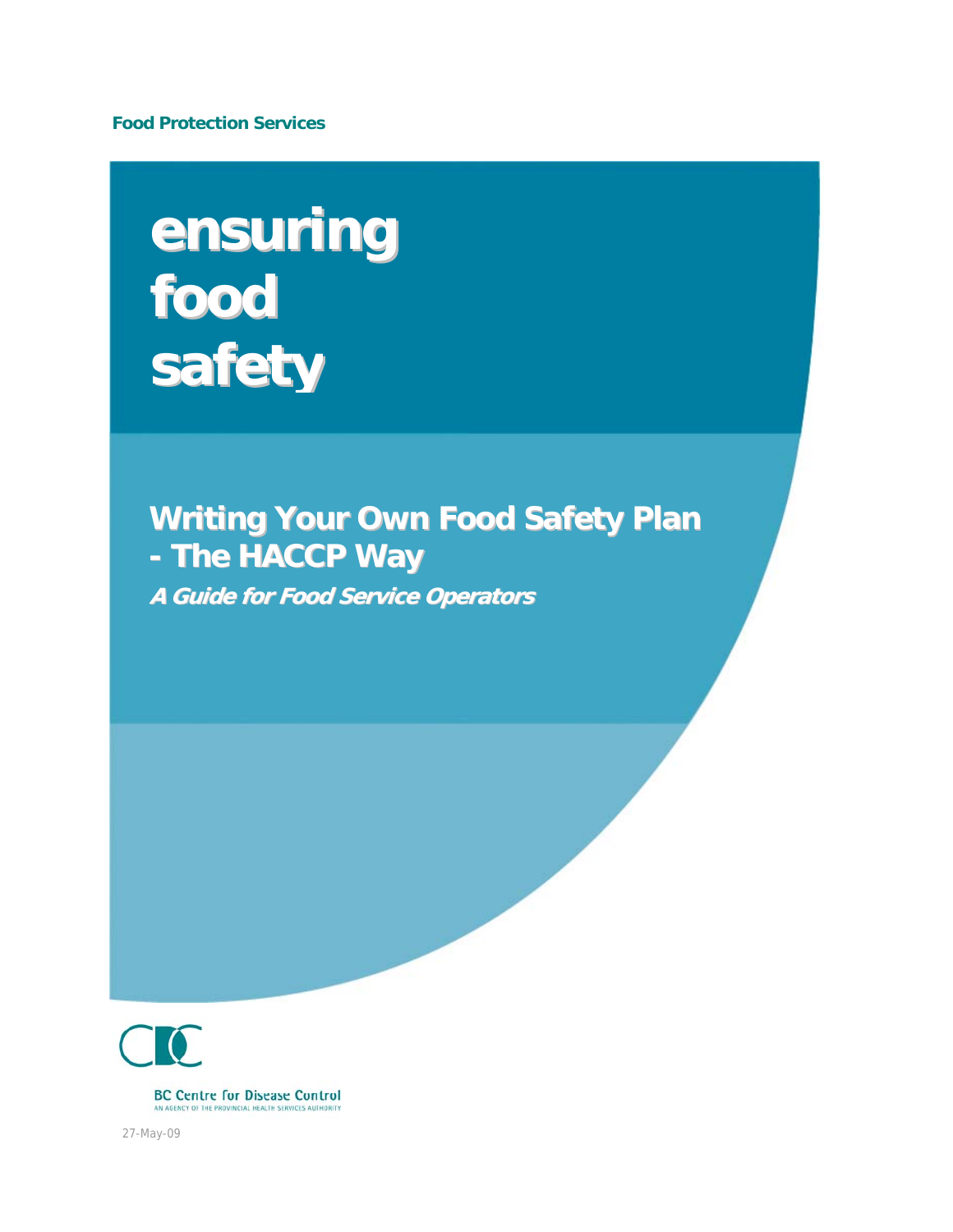# **TABLE OF CONTENTS**

|                       | THE "TOP TEN" FOOD HANDLING PRACTICES THAT CAUSE FOOD POISONING* 5 |  |  |  |  |
|-----------------------|--------------------------------------------------------------------|--|--|--|--|
|                       |                                                                    |  |  |  |  |
| <b>APPENDIX 1:</b>    | THE "TOP TEN" LIST: DO'S AND DON'TS TO PREVENT PROBLEMS            |  |  |  |  |
| <b>APPENDIX 2:</b>    |                                                                    |  |  |  |  |
| <b>APPENDIX 3:</b>    | THE "DANGER ZONE": COOLING TIMES AND TEMPERATURES 19               |  |  |  |  |
| <b>APPENDIX 4:</b>    | <b>SAFE COOKING, REHEATING TIMES AND TEMPERATURES  20</b>          |  |  |  |  |
| <b>APPENDIX 5:</b>    | SAFE COOKING INTERNAL TIMES AND TEMPERATURES FOR                   |  |  |  |  |
| <b>APPENDIX 6(A):</b> |                                                                    |  |  |  |  |
| <b>APPENDIX 6(B):</b> | BEEF STEW RECIPE WITH FOOD SAFETY PLAN  23                         |  |  |  |  |
| <b>APPENDIX 6(C):</b> | BEEF STEW RECIPE FLOWCHART WITH FOOD SAFETY PLAN 24                |  |  |  |  |
| <b>APPENDIX 6(D):</b> |                                                                    |  |  |  |  |
|                       |                                                                    |  |  |  |  |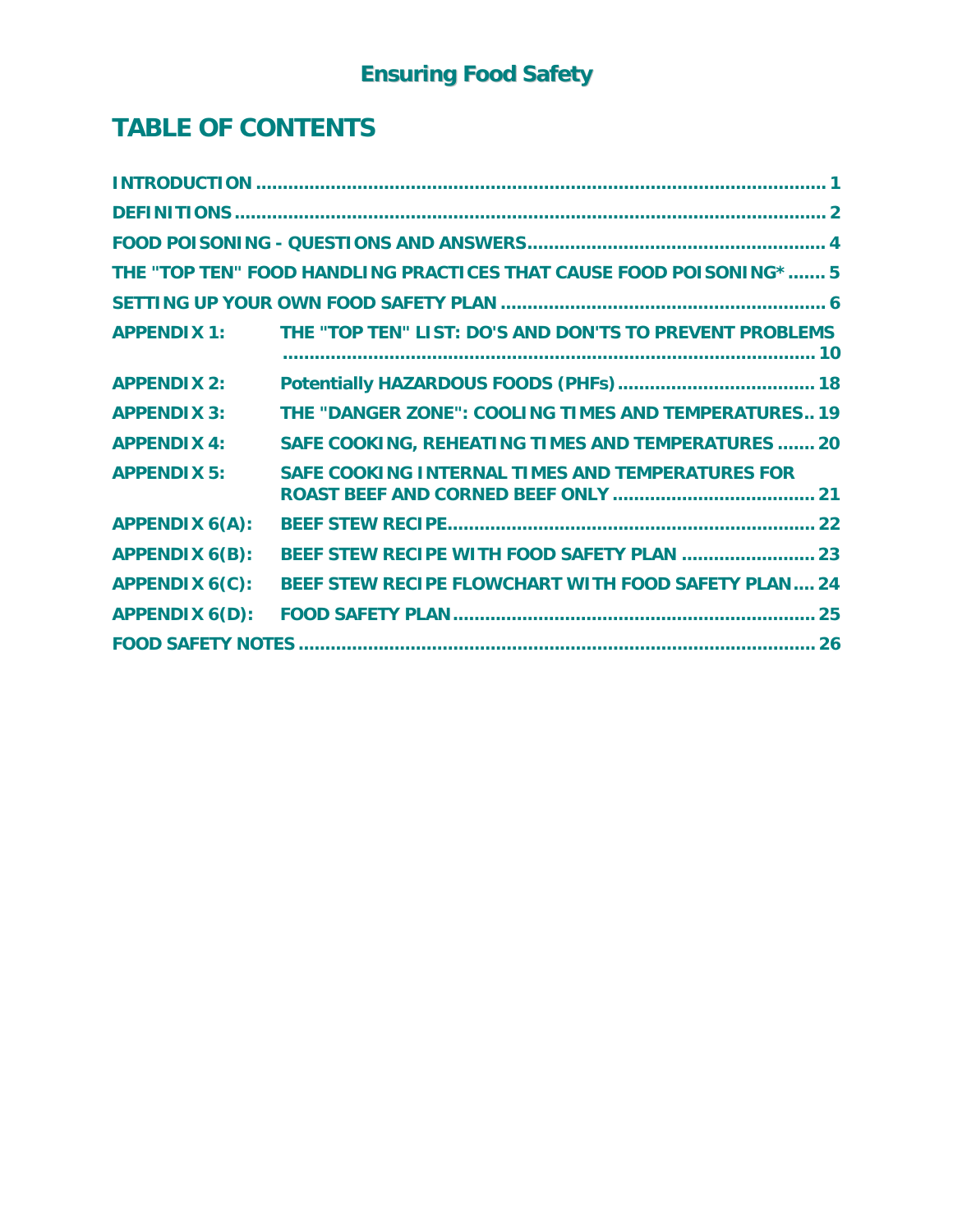# <span id="page-2-0"></span>**INTRODUCTION**

Food safety does not happen by accident. To prepare safe food, you must follow certain steps and procedures throughout the entire food preparation process. You have to think, and you have to pay attention to how you prepare food, to make sure it is safe. This is the basis for developing your own Food Safety Plan.

A basic Food Safety Plan uses the "HACCP" method. HACCP stands for "Hazard Analysis - Critical Control Points". HACCP was developed by NASA to make sure the food on their space flights was safe to eat. But it is not a complicated process. It just means that you have to first identify the various steps you take when you prepare your menu items, then look for possible sources of contamination, and then find ways to control these sources. A good Food Safety Plan will make sure that anything that might make someone sick is under control.

Part of your Food Safety Plan includes ordering and using safe food. In recognition of the harmful effects from eating a diet high in industrially-produced trans fat, the BC government has restricted use in all food service establishments beginning September 30, 2009. Documentation for food must be kept on site to demonstrate compliance. For more information on meeting the regulation visit [www.restricttransfat.ca](http://www.restricttransfat.ca/) or call 811 and ask to speak to a HealthLink BC dietitian.

This manual has been written to help you design a Food Safety Plan for your own operation. You - and your staff - should take the time to read it. A Food Safety Plan will only work if each staff member knows their role in the plan, and is committed to making it work.

Your Food Safety Plan will not replace FOODSAFE training. The FOODSAFE course only gives you the basics of safe food handling. A Food Safety Plan uses this knowledge to put together a plan that will stop problems before they happen. If you have taken only the basic FOODSAFE course, you may want to take the FOODSAFE Level 2 course. This is a more advanced course in food safety. It covers the HACCP principles, and will help you put together your own Food Safety Plan.

Because food establishments differ from each other, your Food Safety Plan will probably be different than a plan your neighbour may develop. This is to be expected. For that reason, you should think of this manual as just a starting point. It will give you the basic information you need to develop your own Plan, but you will have to customize the information in this manual to "fit" your own operation.

After reading this manual, if you are not sure how to draw up your own Food Safety Plan, please call your local Environmental Health Officer (EHO) at your local health authority. EHOs have a lot of experience with the HACCP way to develop a Food Safety Plan. They can give you more information about your specific operations that will help you develop your own plan. Your EHO will be happy to work with you to make sure you get it right.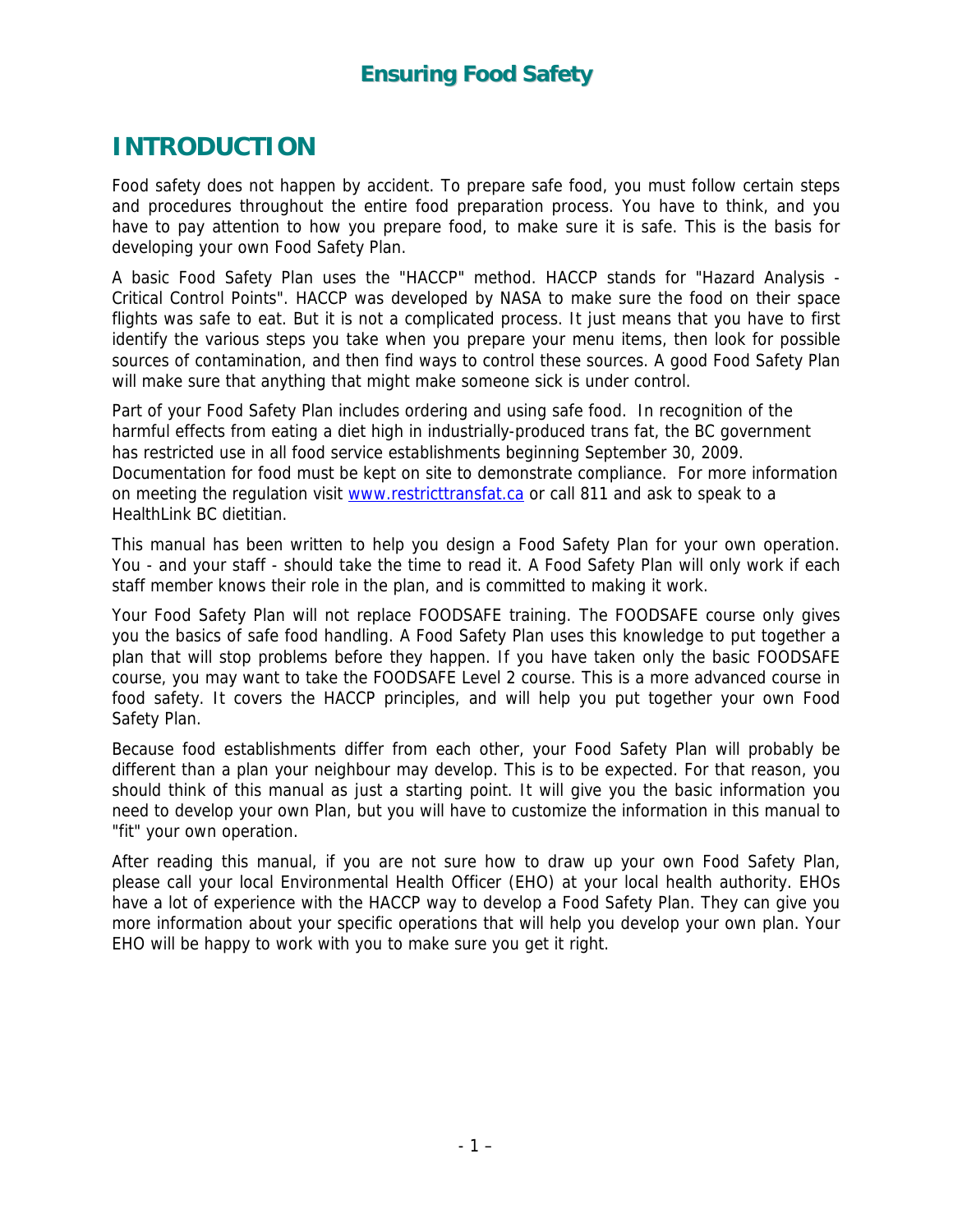# <span id="page-3-0"></span>**DEFINITIONS**

|                                            | down to 20°C (70°F) in 2 hours or less AND then from 20°C<br>(70°F) down to 4°C (40°F) in 4 hours or less.                                                                                                                                                           |
|--------------------------------------------|----------------------------------------------------------------------------------------------------------------------------------------------------------------------------------------------------------------------------------------------------------------------|
| (Cooling sticks)                           | Cooling wands  are reusable, hollow, plastic, sealable containers that are filled<br>with water, sealed, and then frozen. Once frozen, they can be put<br>in a liquid food in order to help cool the food quickly.                                                   |
| Critical Control Point see Critical Steps. |                                                                                                                                                                                                                                                                      |
|                                            | Critical Limits  are the limits or procedures used to control the hazards at each<br>critical step.                                                                                                                                                                  |
|                                            | Critical Steps are the steps in the food preparation processes where a hazard<br>can be controlled. Loss of control may result in an unacceptable<br>health risk.                                                                                                    |
|                                            | pathogens can grow in PHFs.                                                                                                                                                                                                                                          |
|                                            | will form a waterproof cover over a cut or sore.                                                                                                                                                                                                                     |
|                                            | handling food, and will eliminate direct hand contact with the<br>food.                                                                                                                                                                                              |
|                                            | temperatures, pathogens will not grow.                                                                                                                                                                                                                               |
|                                            | Internal temperature  is the temperature taken with a thermometer in the centre of the<br>food. In the case of whole poultry or large cuts of meat, the<br>temperature should be taken in the thickest part of the flesh<br>without the thermometer touching a bone. |
|                                            | Pathogen is a bacteria or virus that, if eaten, may cause illness.                                                                                                                                                                                                   |
|                                            |                                                                                                                                                                                                                                                                      |
| Foods                                      | Potentially Hazardous  are foods that will allow the growth or survival of pathogens OR<br>foods that may be contaminated by pathogens.                                                                                                                              |
|                                            | Poultry  is any domestic bird (chickens, ducks, geese, guineas, pheasants,<br>pigeons, turkeys, etc.).                                                                                                                                                               |
| Product  is any menu item.                 |                                                                                                                                                                                                                                                                      |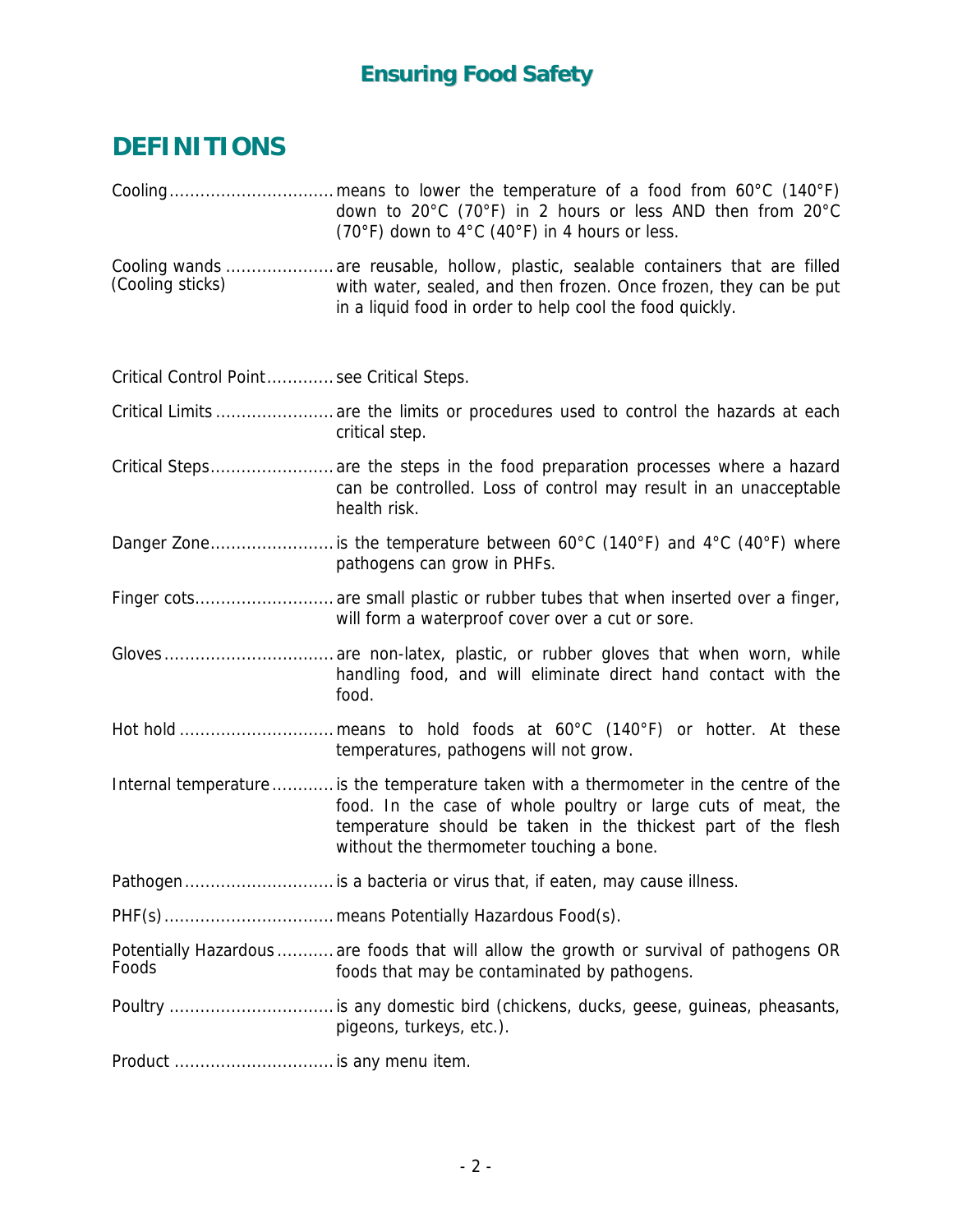| additional preparation, and is expected to be served this way.                                                                                                                                            |
|-----------------------------------------------------------------------------------------------------------------------------------------------------------------------------------------------------------|
| (e.g. cutting board, countertop, etc.) to destroy most pathogens.                                                                                                                                         |
| Shallow pans  are large metal pans that are usually not deeper than 4"; useful<br>for cooling foods.                                                                                                      |
| symptoms associated with a foodborne illness: sore throat with a<br>fever, diarrhea, fever, vomiting or jaundice (yellow skin); or has a<br>sore containing pus that is open and draining.                |
| "Super" Danger Zone  is the temperature range between 20°C (70°F) and 49°C (120°F).<br>In this temperature range, pathogens will grow very quickly.                                                       |
| Temperature Abuse is the practice of either not cooling PHFs fast enough after<br>cooking (see Cooling). It also means storing PHFs between 4°C<br>$(40^{\circ}F)$ and 60 $^{\circ}C$ (140 $^{\circ}F$ ). |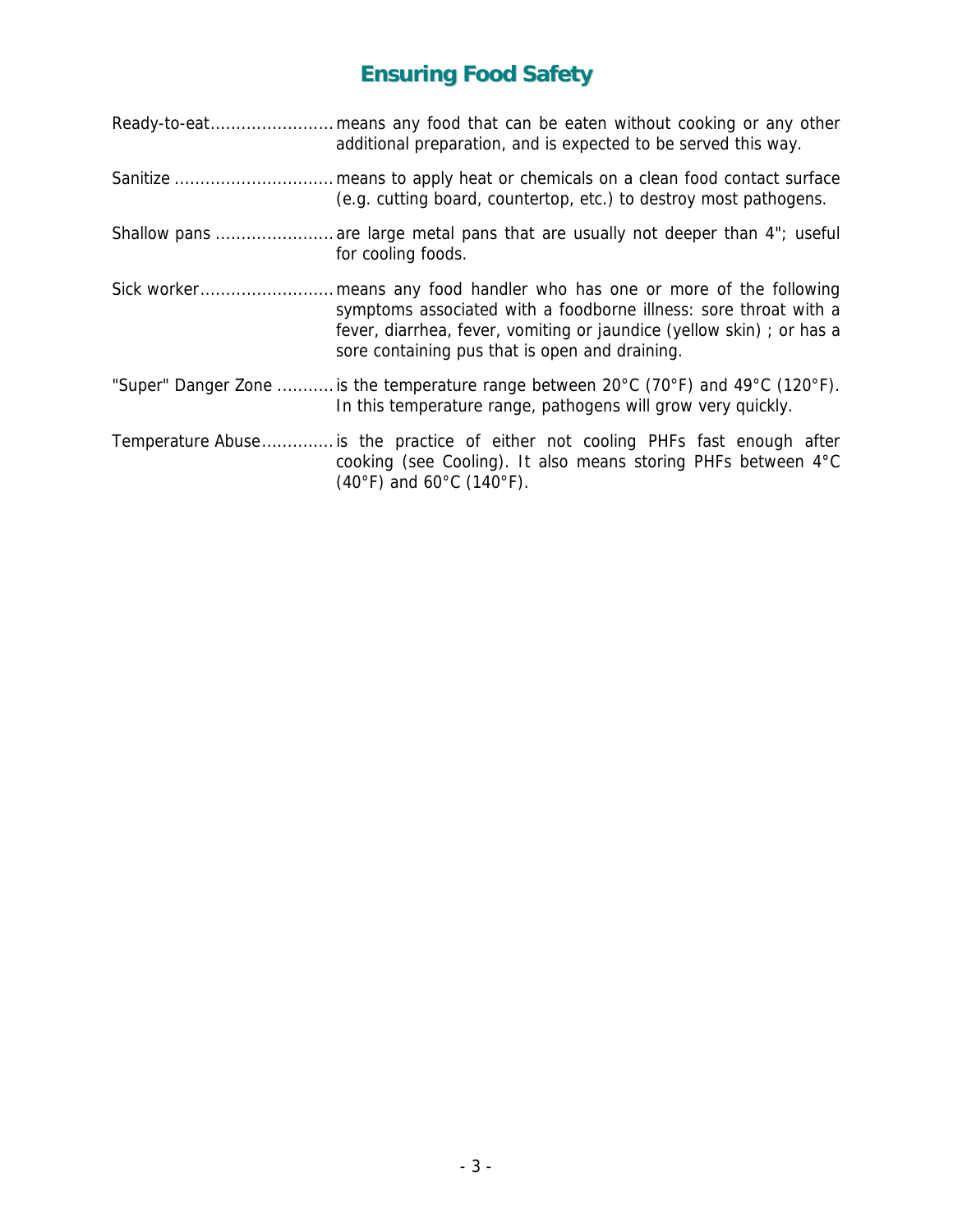# <span id="page-5-0"></span>**FOOD POISONING - QUESTIONS AND ANSWERS**

#### **I've never made anyone sick. Why should I do anything differently?**

Foods that make people sick usually get that way by accident. No one means to produce unsafe food, but every year thousands of British Columbians become sick from eating unsafe food. Most of those people will be sick with vomiting and diarrhea for one or two days and then will get over it. Unfortunately, others will develop more serious complications such as kidney failure, permanent heart damage, arthritis, and even death. Food poisoning is very serious business, especially for the food service operator. A food-poisoning outbreak could cost you and your business through bad publicity, lost customers, and lawsuits.

#### **Where Does Food Poisoning Occur?**

Many food-poisoning cases originate in food service establishments such as restaurants, caterers and institutions (e.g. hospitals). The following sections will explain how the different preparation steps can cause food poisoning, and what you can do to control those steps to make sure that your operation does not cause a food-poisoning outbreak.

#### **What Causes Food Poisoning?**

Most cases of food poisoning are caused by certain disease causing micro-organisms called pathogens. In order for these pathogens to make people sick, two things are usually needed:

- 1) The presence of at least one pathogen in the food, AND
- 2) Time to grow in the Danger Zone when the food is in the temperature zone between 4°C (40°F) and 60°C (140°F) (See Appendix 3). Most pathogens grow quickly when the food they are in is kept in the Danger Zone. Keeping food in the Danger Zone is dangerous and will greatly increase the chance of making people sick.

#### **Are Some Foods More Likely to Cause Food Poisoning?**

Yes. Most pathogens require a food source that is rich in protein to grow well. As a result, protein rich foods such as meat, dairy, and egg-containing dishes cause most cases of food poisoning. However, sometimes even low protein foods such as cooked vegetables, starches (rice. pasta) and other foods can cause food poisoning if they are not handled properly. All foods known to cause food poisoning are called Potentially Hazardous Foods (PHFs). See Appendix 2 for more information on PHFs.

#### **MYTHS AND TRUTHS ABOUT FOOD POISONING**

#### **Not True True**

- 
- you sick will look, smell or taste bad.
- 
- 3) Only dirty kitchens can make people sick. 3) Even clean kitchens can make people sick.
- 4) Properly cooked food can never cause food 4) Food poisoning can occur even when foods poisoning.
- 1) A food with enough pathogens to make 1) A food with enough pathogens to make you sick may look, smell or taste good.
- 2) Really fresh food cannot make people sick. 2) Really fresh food can cause food poisoning if it is not properly handled.
	-
	- are properly cooked.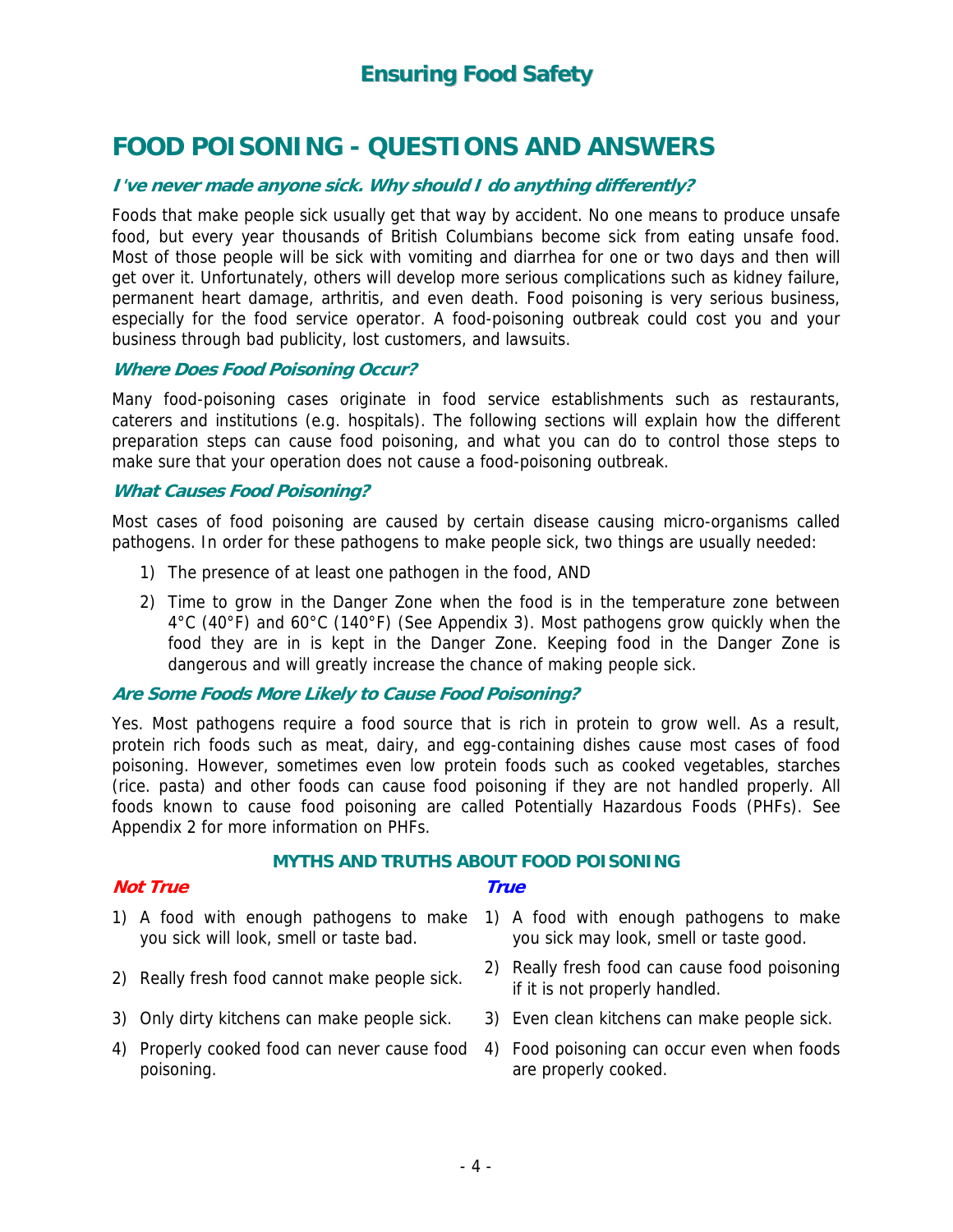# <span id="page-6-0"></span>**THE "TOP TEN" FOOD HANDLING PRACTICES THAT CAUSE FOOD POISONING\***



These "TOP TEN" food-handling practices cause almost all food-poisoning outbreaks in food service establishments. The top five cause 80% of all outbreaks.

If you can get rid of these practices in your operation, you will reduce the risk of causing a food-poisoning outbreak to nearly zero. You will be sure that the food you serve your customers is safe. For more information on the TOP TEN list, see Appendix 1 - The TOP TEN List: Do's and Don'ts to Prevent Problems.

**\*** Dr. Frank, Bryan, Journal of Food Protection, 1988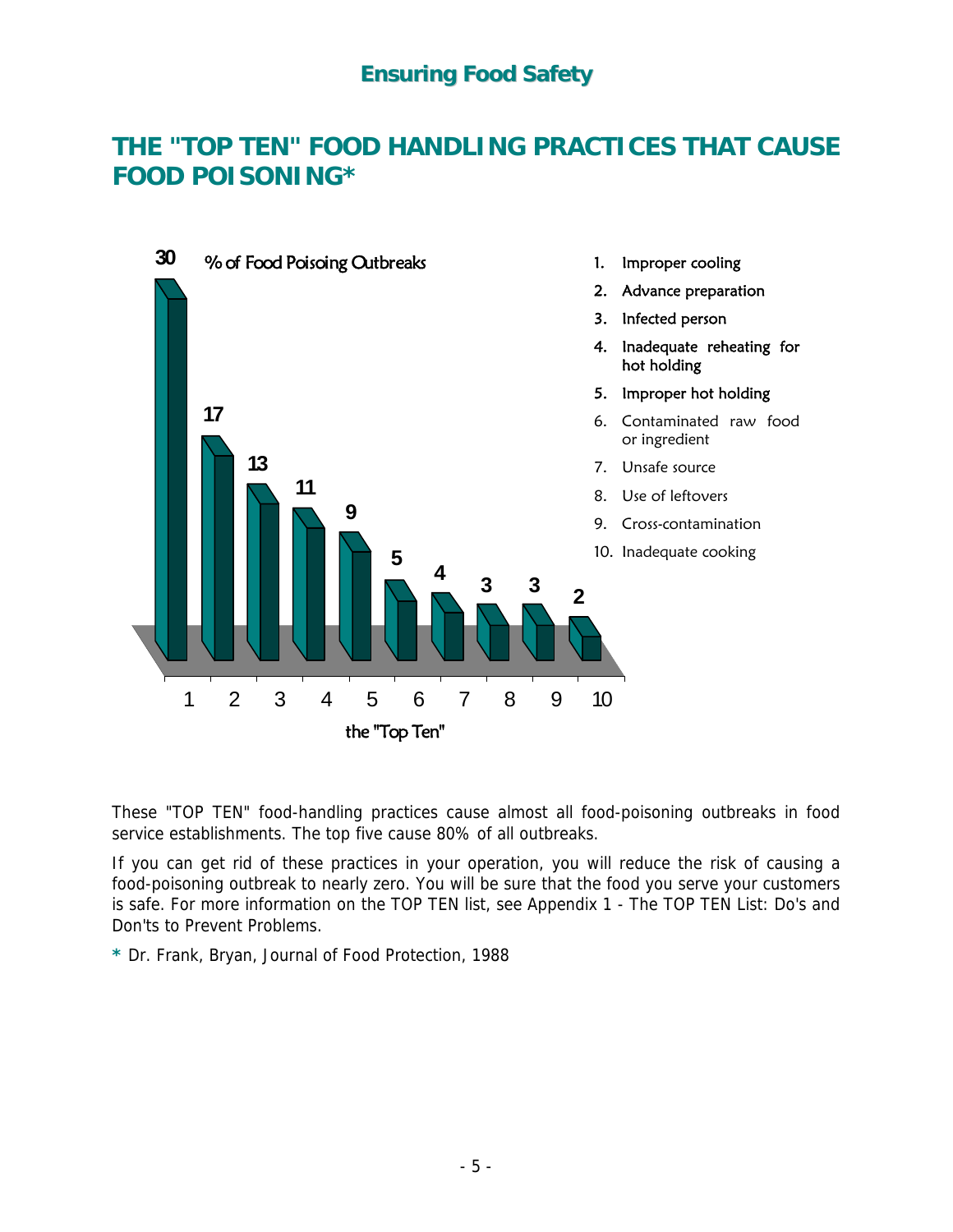# <span id="page-7-0"></span>**SETTING UP YOUR OWN FOOD SAFETY PLAN**

Do you really want to know, without a doubt, that the food you serve your customers is safe? If the answer is yes, then the only way you can be sure is to develop a Food Safety Plan for your operation.

The following section shows you the seven basic steps you must follow to develop your own Food Safety Plan.

#### **Step 1: Find the Food Safety Hazards**

- Look at your menu. Find those menu items that are Potentially Hazardous Foods (PHFs) or which have one or more PHFs as ingredients (see Appendix 2, which explains which foods are PHFs and which foods are not PHFs).
- For each of these menu items, think about the steps the food goes through from when you first get the ingredients to when you serve the food to your customers.
- To make this step easier, use your recipe or make a flowchart for each menu item (see Appendix 6 examples).
- Look back at in the TOP TEN list this manual. For each menu item, ask yourself if it is handled in any of the ways shown on the TOP TEN list:
	- Does the food ever go through the temperature range in the Danger Zone? Is it cooked and then cooled? Hot held? Reheated, etc.? Remember, most food poisoning cases involve food that has been heated up and then cooled down through the Danger Zone.
	- Is the food handled a lot by workers- could it be contaminated by a sick worker?
	- Could the food be contaminated by raw food or dirty equipment after it is cooked?
- If the answer is yes to any of these, then the menu item has a food safety hazard that must be controlled.
- To give you an idea of how to find food safety hazards, turn to Appendix 6(a) - The Beef Stew Recipe. Beef stew is a PHF. The main hazards with this menu item would be:
	- pathogens in the raw beef stew, and



O.K-HERE'S THE PLAN. JOE-YOU HAVE TWO HOURS TO ATTACK THE GRAVY. BERT-YOU INFILTRATE THE SEAFOOD CHOWDER - OUR INTELLIGENCE SAYS IT'S BEING HELD BELOW 60° C. FEG-YOU TRIP THE CHEF WHEN HE COMES THROUGH THE DOOR ...

pathogens in the cooked beef stew that survived the cooking step or were accidentally introduced after the cooking step and are then given a chance to grow if the cooked beef stew is temperature abused.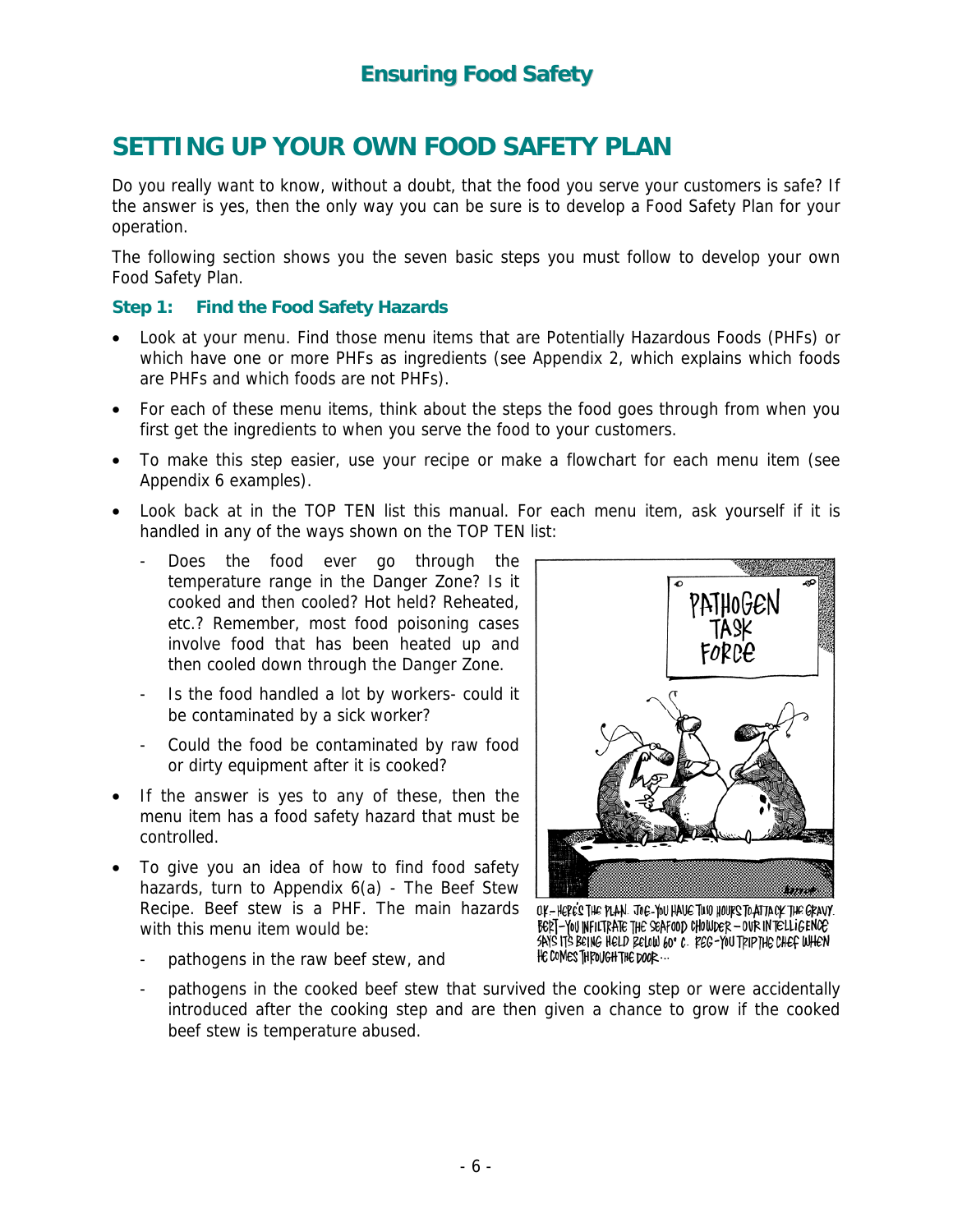#### **Step 2: Identify Where and When You Have to Control the Hazards for Each Menu Item**

- In Step 1 you found the food safety hazards in a specific menu item that must be controlled.
- Now you must find the step or steps in the food preparation process where these hazards can best be controlled - these Critical Steps are also called Critical Control Points.
- The critical step is the "kill step" where the bacteria are either killed by cooking or are "controlled" to prevent or slow their growth (such as by proper hot holding or rapid cooling).
- Cooking, cooling, hot holding, and reheating are always critical steps.
- For ready-to-eat foods (e.g. sandwiches, salads) all steps where hands touch foods are critical steps.
- Highlight critical steps in your recipe or flowchart of the menu item by underlining, using a highlighter, etc.
- See the Beef Stew Recipe, (Appendix 6(a)). The Critical Steps are identified in that version of the recipe.

#### **Step 3: Set Critical Limits or Procedures to Control the Hazards**

- You found the food safety hazards and where to control them (the critical steps).
- Now you have to set limits or procedures to control the hazard at each critical step. This includes identifying things like minimum cooking temperature/times, the maximum time to cool foods down, minimum hot hold temperatures, etc. For an example, see Appendix 6(b), which shows the critical steps and their critical limits. Also, see Appendices 3,4 and 5 for standards for cooking and cooling foods.
- For most control procedures or limits, you can incorporate these right onto your recipe cards.
- For the Beef Stew Recipe in Appendix  $6(b)$ , you will see that the cooking temperature and time, the hot hold temperature, the cooling temperatures and times, and the reheating temperature and times (the Critical Steps) have the limits written right into the recipe.
- Review the 'Preventing Problems' boxes in Appendix 1. This will give you ideas for setting critical limits and controls for the critical steps you found.



ANYBODY ELSE THINK A CRITICAL CONTROL POINT IS WHEN THE CUSTOMER IS ADDING THE TIP.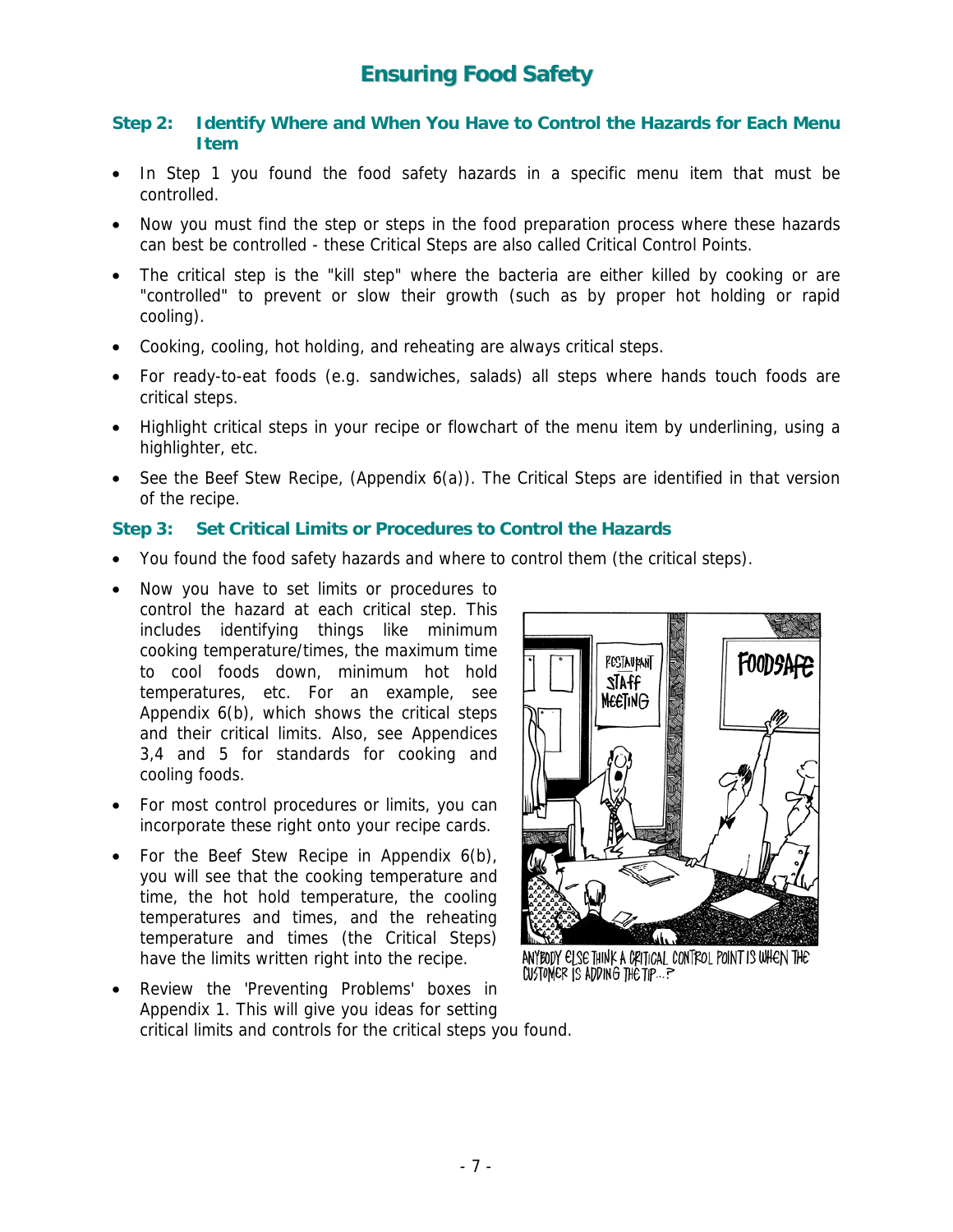#### **Step 4: Check the Critical Limits**

- You have now set critical limits for each critical step.
- You want to make sure the limits that you've set are actually being followed. To do this they must be checked regularly.
- For those critical steps that involve temperature, measure the actual internal temperature of the food (whether cooking, cooling, or hot holding).
- For those critical steps that involve things that workers do, this means first training them to make sure they know how to do their jobs properly, and then watching them regularly to make sure they keep doing it right.
- Make sure everyone in your operation knows their responsibilities for checking critical limits. Make it a part of their job description.

#### **Step 5: Set up Procedures to Handle Control Problems**

- Workers must also know what to do if a process or step does not meet critical limits and what corrective action can be taken.
- Problems happen when critical limits are not met. You must have a plan in place when a critical limit is not met. These procedures are called Corrective Actions.
- Let's again use the Beef Stew Recipe but turn to Appendix 6(c) to see an example of a recipe flowchart, which includes corrective actions to take when critical limits are not met. In most cases, the corrective actions are common sense and can easily be incorporated into the recipe or flowchart.
- Examples of corrective actions might include:
	- rejecting received products that are unacceptable (broken containers, etc.)
	- adjusting a thermostat in the cooler to get the proper temperature
	- recooking or reheating a food again to get to the proper temperature (one time only)
	- changing the food handling steps
	- throwing the food away.
- If you find a problem, correct it right away!!!
- If in doubt, throw it out!!!

#### **Step 6: Keep Accurate Records - Review Them Regularly to Make Sure that the Controls are Working**

- You and your workers are now taking corrective actions when critical limits are not met.
- To make sure that the controls are working, you have to keep records of the checks that are being done, and any corrective actions that have been taken.
- A regular review of these records will quickly tell you if your controls are working, and if your workers are handling the foods properly.
- If your records show a problem fix it right away.



OOR PESTAURANT HAS AN EXCELLENT PECORD-KEEPING SYSTEM... OVER THERE'S A COMPLETE COLLECTION OF DINNER MUSIC AND HERE'S A COPY OF FRANKIE LAINE SINGING 'OH HOW LOUELY COOKS THE MEAT.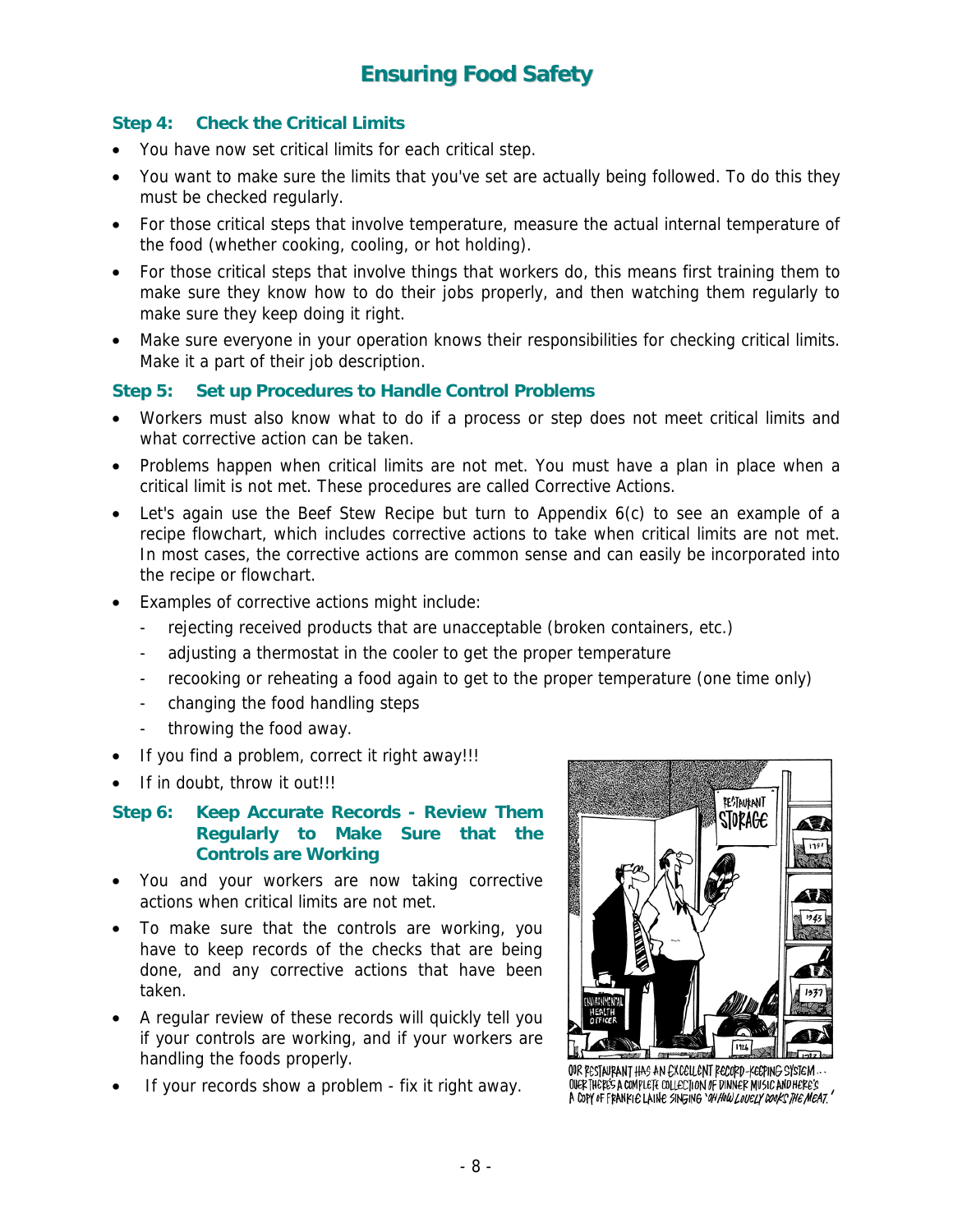#### **Step 7: Check Your Food Safety Plan to Make Sure It's Working**

- At least once a year, you should check your Food Safety Plan to make sure it is working and is complete.
- Verify with your Environmental Health Officer that your plan is appropriate.
- Questions to ask yourself can include:
	- are there any new foods or recipes being served?
	- have you changed recipes for some foods?
	- have any preparation steps been changed?
- If the answer is **yes** to any of these questions, you probably need to adjust your Food Safety Plan.



I ASKED HER WHAT SHED RECOMMEND AND SHE SAID THE RESTAURANT DOWN THE STREET WITH THE FOODSAFE EXCELLENCE CERTIFICATE ...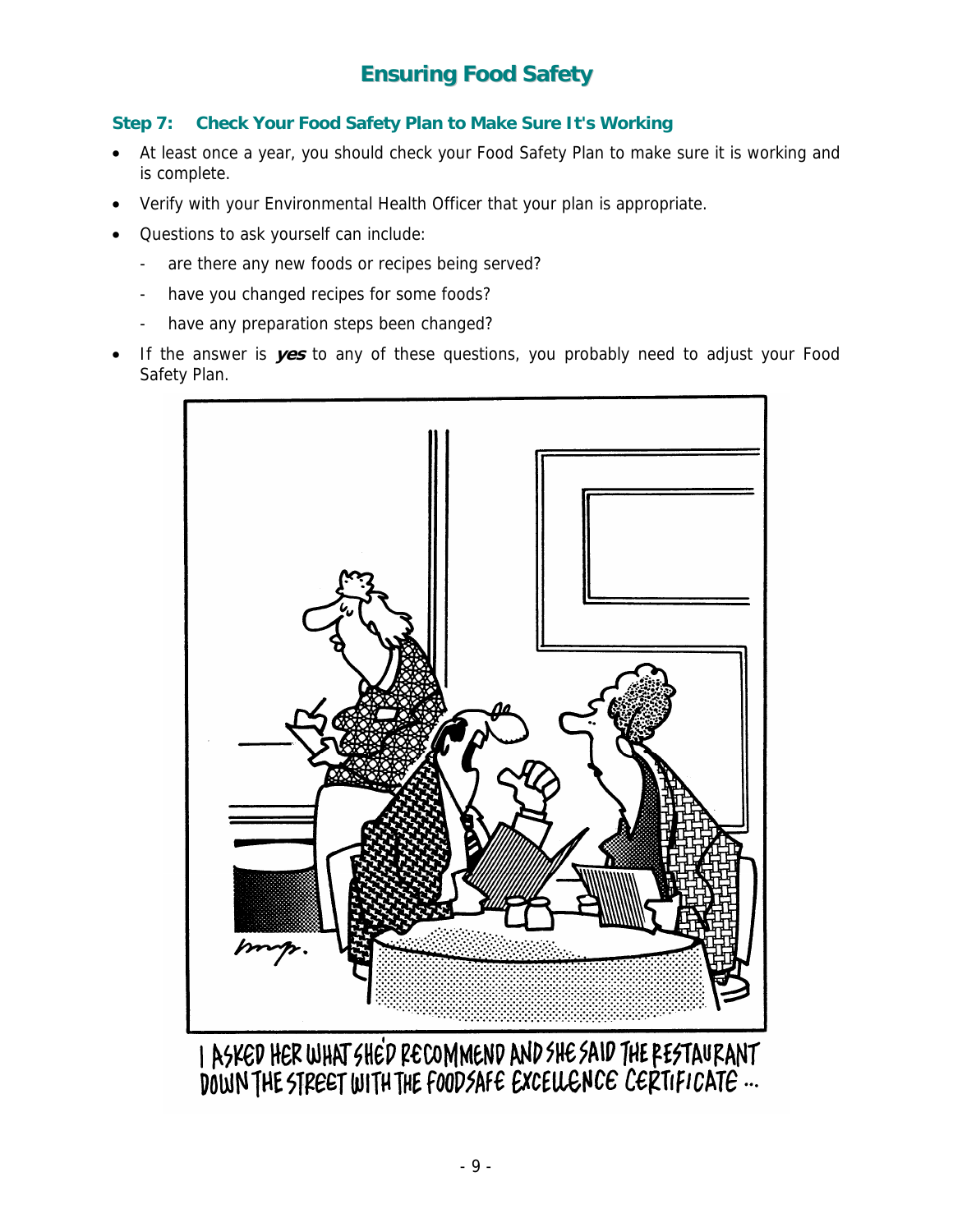# <span id="page-11-0"></span>**APPENDIX 1: THE "TOP TEN" LIST: DO'S AND DON'TS TO PREVENT PROBLEMS**

This section describes each food-handling practice outlined in the "TOP TEN" list in Section D and the ways to prevent each problem.

#### **1. Improper Cooling**

Many people think that once a food has been properly cooked, all disease-causing organisms (pathogens) have been killed. This is not true. Some pathogens can form heat resistant spores. These spores can survive cooking temperatures. When the food begins cooling down, and enters the Danger Zone (See Appendix 3), the spores begin growing and multiplying. If the food spends too much time in the Danger Zone, the pathogens will increase in number to a point where the food will make people sick. That is why cooked food must be cooled from 60°C (140°F) to 20°C (70°F) in 2 hours or less, AND then from 20°C (70°F) to 4°C (40°F) in 4 hours or less.



IT SAYS: COOL FOODS QUICKLY IN AN ICE BATH...

quickly by using one or more of the following methods depending on the type of food being cooled: Even in modern walk-in coolers, large cuts of meat will not properly cool down properly. Neither will whole poultry. Large pots (4 litres or more) of soup, stews, gravy, etc. can take a day or more to cool to 4°C (40°F). However, you can cool these foods down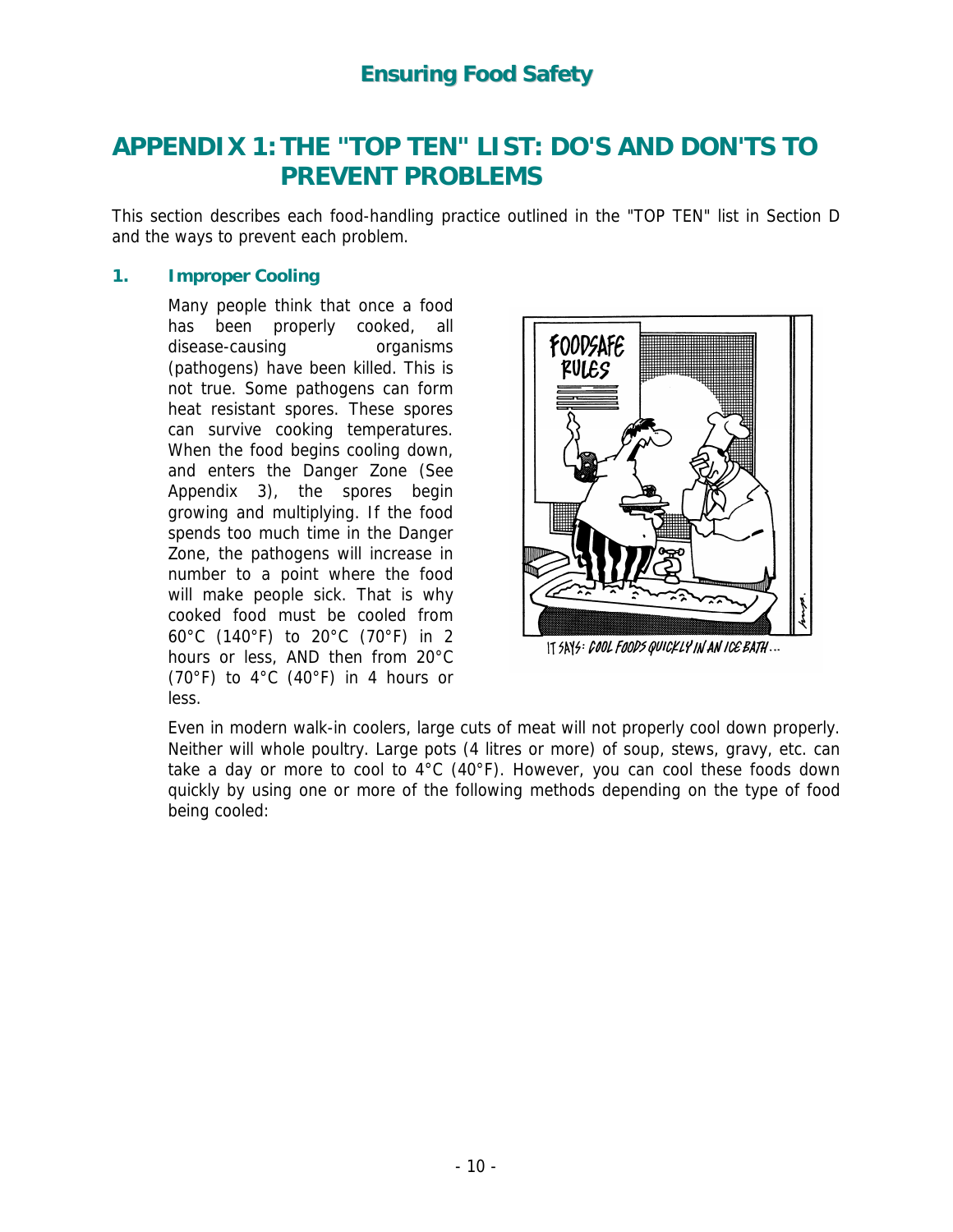- a) Place the food in shallow pans (food no deeper than 2") and put the pans in the cooler. When the food is cooling, do not tightly cover. This only seals in the heat.
- b) Do not stack the shallow cooling pans (during the cooling step). This will defeat the purpose of shallow panning by preventing cold air from reaching the food. You may need to add more shelves to your cooler.
- c) Cut large cuts of meat or whole poultry into smaller or thinner portions. Then place these portions into shallow pans for cooling.
- d) Use cooling wands or cooling sticks to cool foods quickly.
- e) Use rapid cooling equipment such as walk-in coolers with wire shelving and good airflow. Home-style refrigerators or reach-ins do not cool food well.
- f) Stir the food in a container placed in an ice water bath.
- g) Use containers that help heat transfer, such as stainless steel or aluminium. Plastic does not transfer heat well.
- h) Use ice as an ingredient (e.g. stews or soups).
- i) For large pots of cooked desserts (e.g. custard) divide it up into serving sizes and then cool.

#### **2. Advance Preparation**

Advance preparation is the cause of many food-poisoning outbreaks. This is usually because of improper cooling. Many times, foods that are prepared well before serving spend too much time in the Danger Zone. The foods are either:

- left out at room temperature too long, or
- not heated or reheated properly (to a high enough temperature) , or
- are not cooled properly, or
- brought in and out of the Danger Zone too many times (e.g. cooked, hot held, cooled, reheated, hot held, cooled, reheated , again, etc., or
- a combination of these.

Another problem is that pathogens can be present in the cooked and cooled food, which can still grow at refrigerated temperatures, if given enough time. These pathogens grow slowly but they can eventually reach numbers where they can make people sick. As such, foods that are prepared many days before serving can make people sick even if they are stored in the cooler the whole time.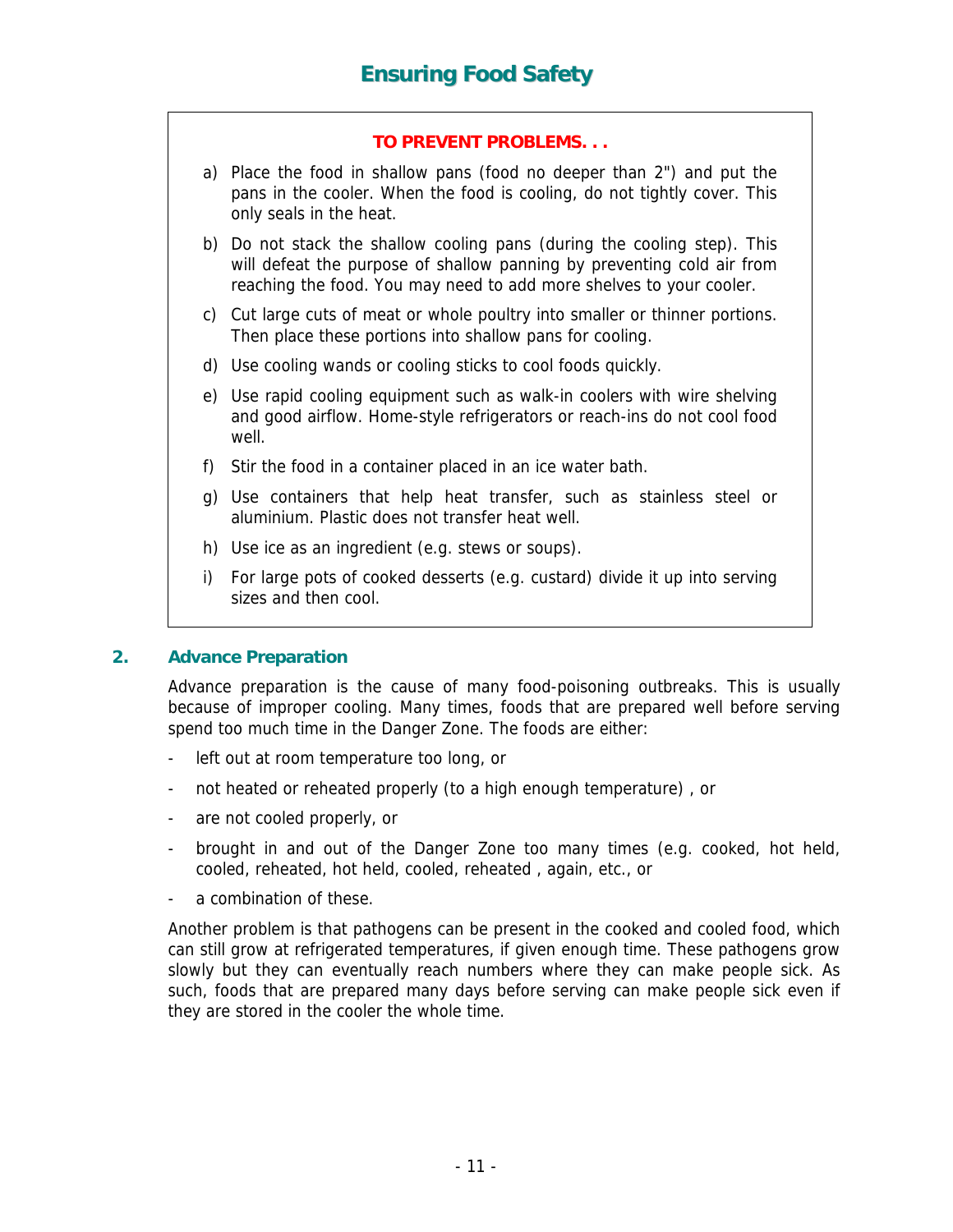- a) Try to prepare all foods for same-day use and as close to serving time as possible.
- b) To prevent outside contamination of foods prepared in advance, cover them tightly after they have been properly cooled.
- c) Reheat leftovers only once. If leftovers are not consumed after being reheated, throw them out.
- d) For foods prepared and held refrigerated in the cooler for more than 24 hours, mark the date of preparation and a "serve by" date. Generally, PHFs should be thrown out if not used up within 3 days from the date they were made.
- e) If you must prepare foods in advance, be sure you properly cool and refrigerate these foods.

#### **3. Infected Person**

Many people carry pathogens somewhere on or in their bodies without knowing it in their gut, in their nose, on their hands, in their mouth and other warm, moist places. People that are carrying pathogens often have no outward signs of illness. However, people with symptoms of illness (diarrhea, fever, vomiting, jaundice, sore throat with a fever, hand infections, etc.) are much more likely to spread pathogens to food.

Some pathogens are worse than others (e.g. Salmonella, E. coli, Campylobacter). Even if they are only present in low numbers, they can make people very sick. A food handler who is carrying these kinds of pathogens can easily spread them to foods - usually with their hands. Ready-to-eat foods are extra dangerous. These foods get no further cooking after being prepared so any pathogens on them will not be killed or controlled by cooking.

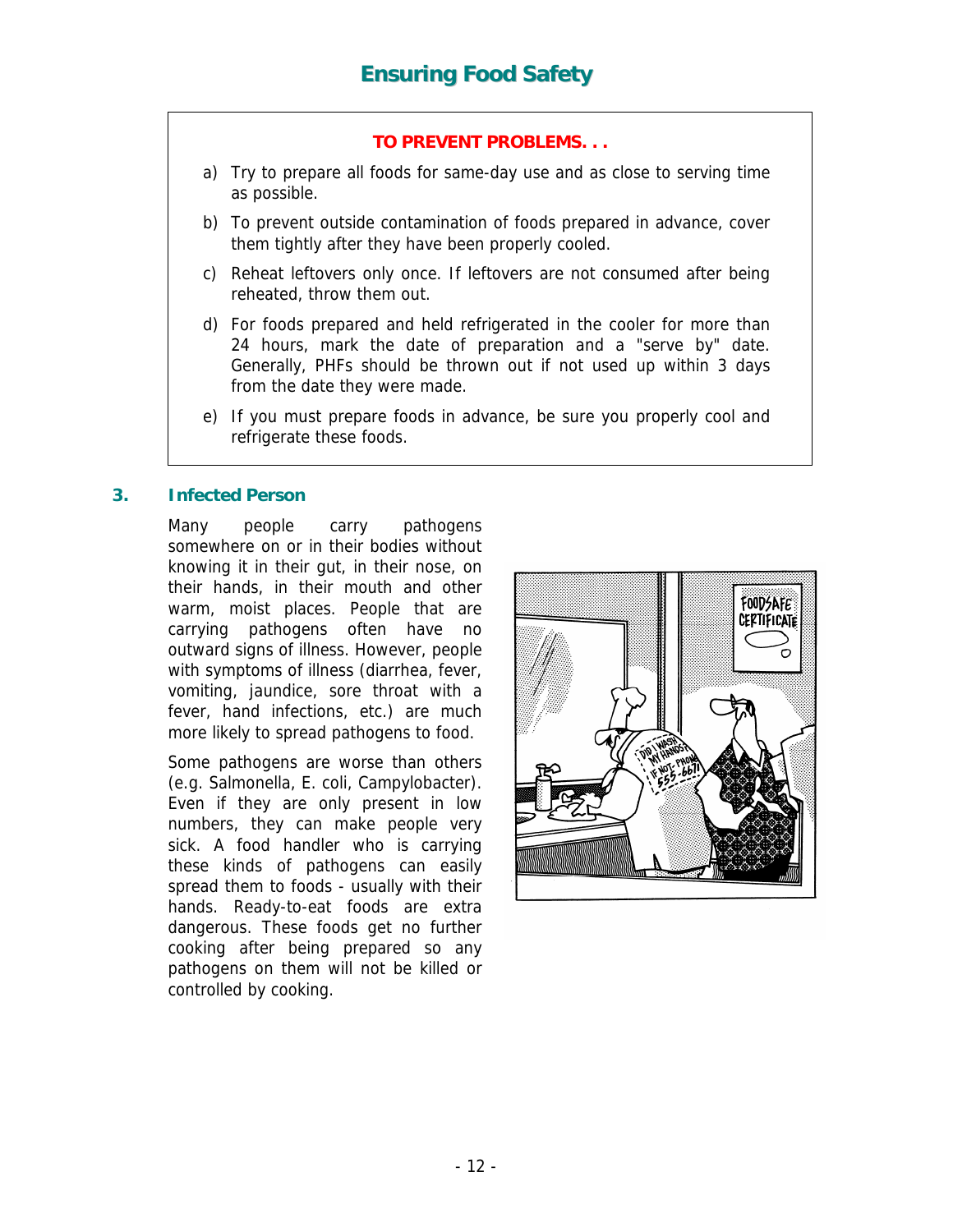- a) Make sure all food handlers wash their hands properly after any job that could dirty their hands (e.g. using the toilet, eating, handling raw meats, blowing their nose, smoking, etc.).
- b) Food handlers with infected cuts on their hands or arms (including sores, burns, lesions, etc.) must not handle food or utensils unless the cuts are properly covered (e.g. waterproof bandage covered with a non-latex glove or finger cot).
- c) When using gloves or finger cots, food handlers must still wash their hands at the same times as when they wash their hands without gloves or finger cots. As well, gloves or cots must be replaced if they are soiled, have a hole, or at least once a day.
- d) Food handlers with symptoms must not handle utensils or food. Send them home.
- e) Where possible, avoid direct hand contact with food especially ready-toeat foods (e.g. use utensils plastic or non-latex gloves).

#### **4. Inadequate Reheating for Hot Holding**

Many restaurants prepare some of their menu items in advance or use leftovers in their hot hold units the next day. In both cases, the foods travel through the Danger Zone when they are cooled for storage and again when they are reheated. Foods that are hot held before serving are particularly vulnerable to pathogens. In addition to travelling through the Danger Zone twice, even in properly operating hot hold units, the food temperature is close to those temperatures that will allow the pathogens to grow.

Rapid reheat to 74°C (165°F) or hotter and hold the food at that temperature for at least 15 seconds before putting it in the hot hold unit. This will kill any pathogens that may have grown during the "cool down" step and the reheat step.

#### **TO PREVENT PROBLEMS. . .**

- a) Do not use hot hold units to reheat food. They are not designed to do this - they take too long. Instead, use a rapid reheat method (stove top, oven, microwave, etc.) and transfer the heated food to the hot hold unit after it has been heated.
- b) If using direct heat (stove top, oven, etc.) , the temperature of the reheated food must reach at least 74°C (165°F) for at least 15 seconds within 2 hours. Keep a thermometer handy to check the temperature of the food.
- c) If using a microwave, rotate or stir the food at least once during the reheat step, as microwaves heat unevenly. As well, the food must be heated up to at least 74°C (165°F) and then let the food stand covered for 2 minutes after reheating before adding to the hot hold unit. The snapping and crackling sounds coming from food being reheated in a microwave does not mean it is hot.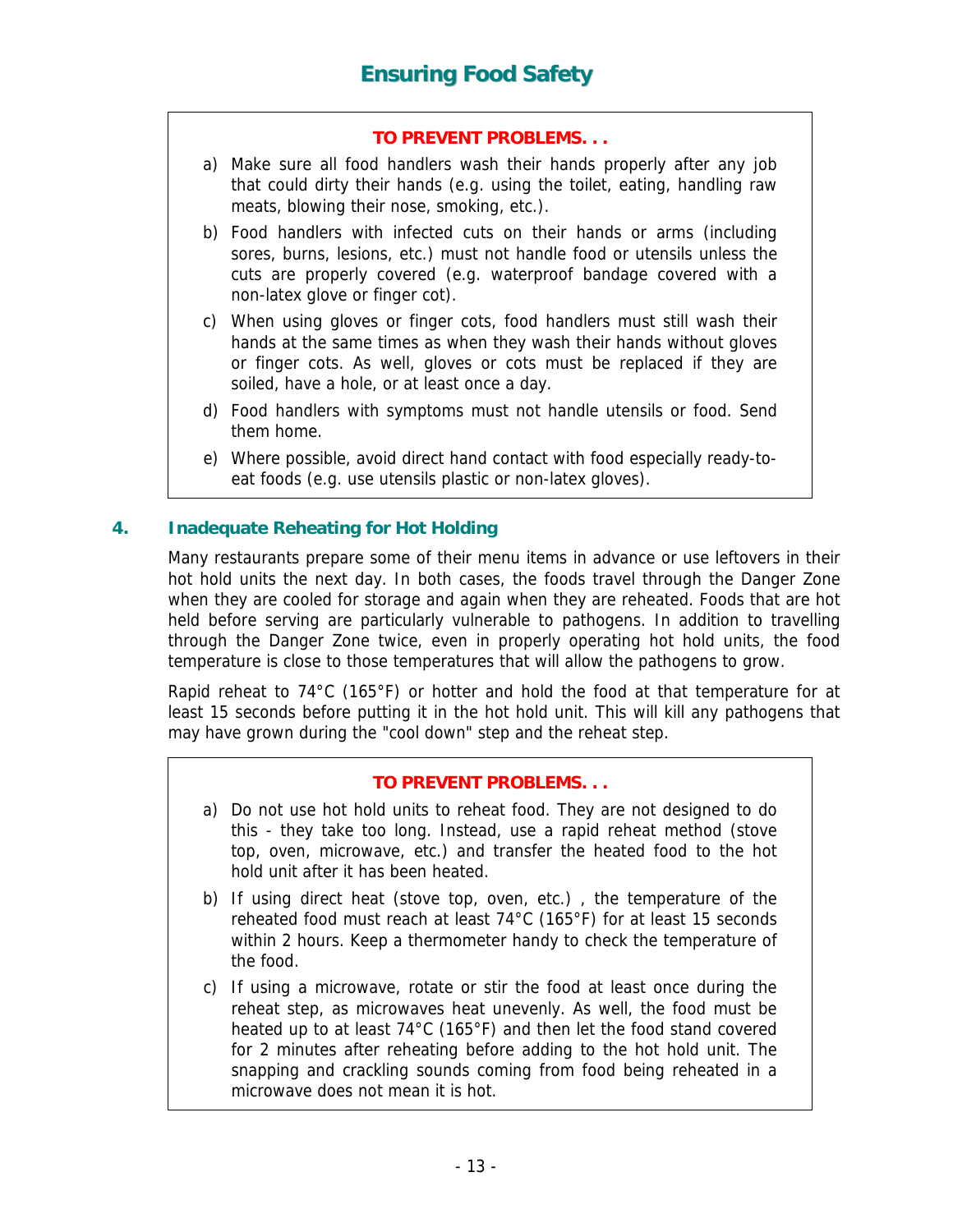#### **5. Improper Hot Holding**

Hot hold units are meant to keep hot foods at 60°C (140°F) or hotter. At or above this temperature, pathogens will not grow.

However, a mistake in using the hot hold unit can result in foods being held in the "Super" Danger Zone - between 20°C (70°F) and 49°C (120°F) - temperatures at which pathogens grow very quickly.

#### **TO PREVENT PROBLEMS. . .**

- a) Make sure the hot hold unit is working properly (e.g. heating elements are not burnt out; water is not too low in steam tables; the thermostat is properly set so food remains at 60°C (140°F) or hotter, etc. Check it daily with a thermometer.
- b) Put only already hot 74°C (165°F) foods into the hot hold unit.
- c) Preheat the hot hold unit to at least 60°C (140°F) before you start putting hot foods into it.
- d) Do not use the hot hold unit to reheat cold foods. It is not designed for or capable of doing this rapidly.
- e) After the lunch or dinner rush, do not turn off the heat in the hot hold unit and then leave the food there to cool. This is very dangerous. When you do this, the food does not cool down. It stays hot in the "Super Danger Zone" and lets pathogens grow quickly. Foods in hot hold units should be taken out of the units after the meal time is over and cooled right away.

#### **6. Contaminated Raw Food or Ingredient**

We know that many raw foods often contain pathogens. Certain foods are often served raw. While some people believe these foods served raw are "good for you", the truth is that they have always been dangerous to serve or eat raw. Some examples include:

- raw oysters served in the shell
- the use of raw eggs in certain recipes (e.g. Caesar salad, eggnog made from raw eggs)
- customer's request for a rare hamburger
- sushi/ sashimi
- steak tartar

These types of foods have caused many food-poisoning outbreaks. Always remember, you cannot tell if a food contains pathogens just by look, taste, or smell.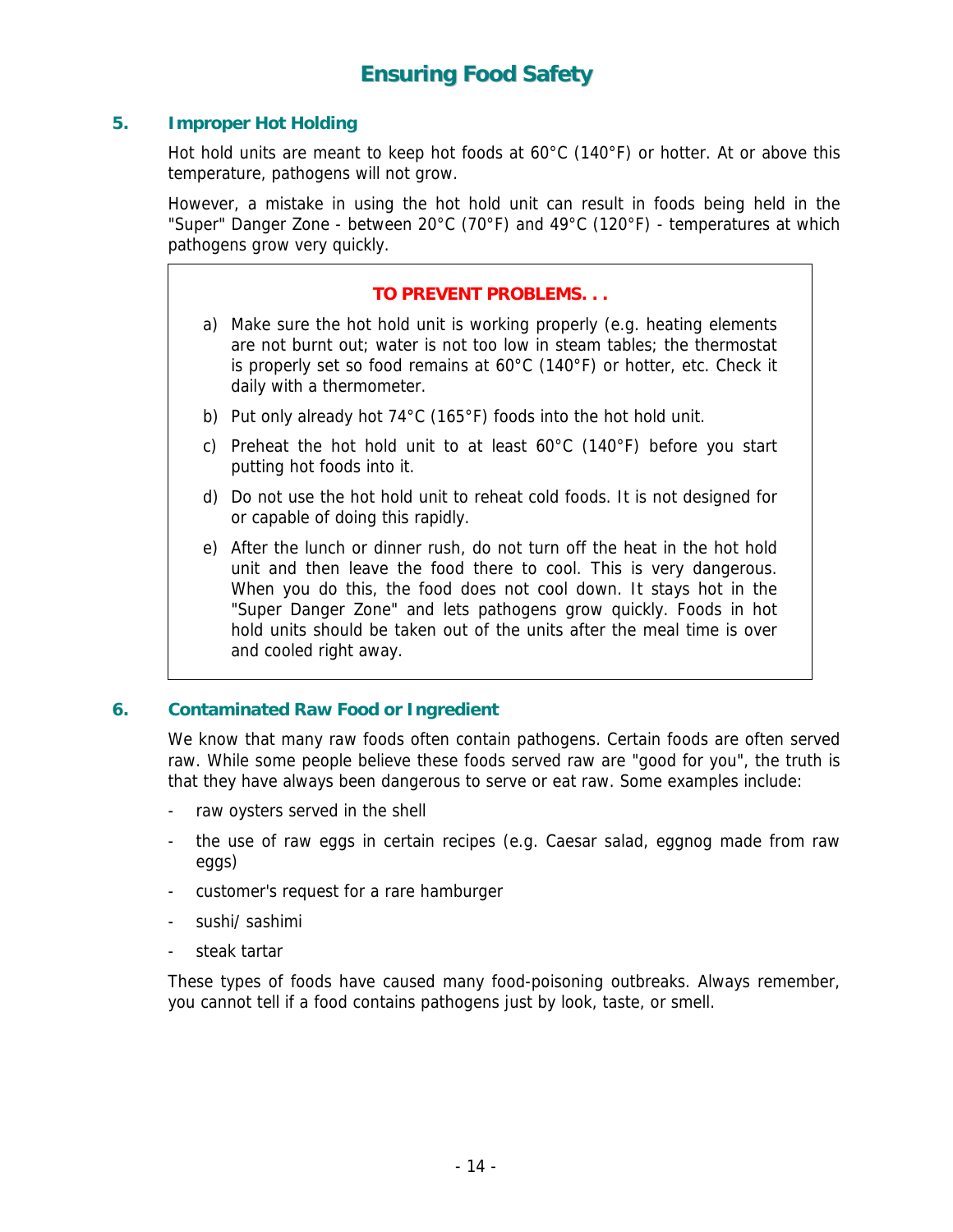- a) Buy all your foods or ingredients from approved suppliers.
- b) If available, buy foods or ingredients from suppliers who also have Food Safety Plans for their operations.
- c) Where possible, use processed or pasteurized alternatives (e.g. pasteurized, liquid eggs).
- d) Never serve these types of foods to high-risk customers (e.g. seniors, young children, people in poor health, people in hospitals or nursing homes, etc.).

#### **7. Unsafe Source**

Foods from approved sources are less likely to contain high levels of pathogens or other forms of contamination. Approved sources are those suppliers that are inspected for cleanliness and safety by a government food inspector. Foods supplied from unreliable or disreputable sources, while being cheaper, can contain high levels of pathogens and have caused many food-poisoning outbreaks. Fly-by-night suppliers (trunk sales) often do not care if the product is safe to sell to you, but approved suppliers do! As well, many fly-by-night suppliers have obtained their product illegally (e.g. closed shellfish fisheries, rustled cattle, poached game and fish), and often do not have the equipment to properly process, handle, store and transport the food safely.

Of particular concern is seafood from unapproved sources. Seafood, especially shellfish, from unapproved sources can be heavily contaminated with pathogens or poisons if they have been harvested from closed areas.

All food located on the premises of, prepared, served or offered in a food service establishment must also meet the trans fat restrictions beginning September 30, 2009. Documentation for food, as an ingredient list, Nutrition Facts table or product specification sheet must be kept on site to demonstrate compliance. Talk to your supplier or visit [www.restricttransfat.ca](http://www.restricttransfat.ca/) for a list of products that meet the restrictions.

#### **TO PREVENT PROBLEMS. . .**

Buy your food and ingredients from approved sources only. If you are not sure a supplier has been approved, contact your local Environmental Health Officer. He or she can find out for you. Do not take the chance of causing a food-poisoning outbreak by trying to save a few dollars remember, your reputation is on the line.

#### **8. Use of Leftovers**

Using leftovers has caused many outbreaks of food poisoning because of improper cooling and reheating (of "hot" leftovers). Leftovers that are intended to be served "hot" pass through the Danger Zone twice (during the initial cooling of the hot food and when reheating). Those leftovers intended to be served without reheating, or, as an ingredient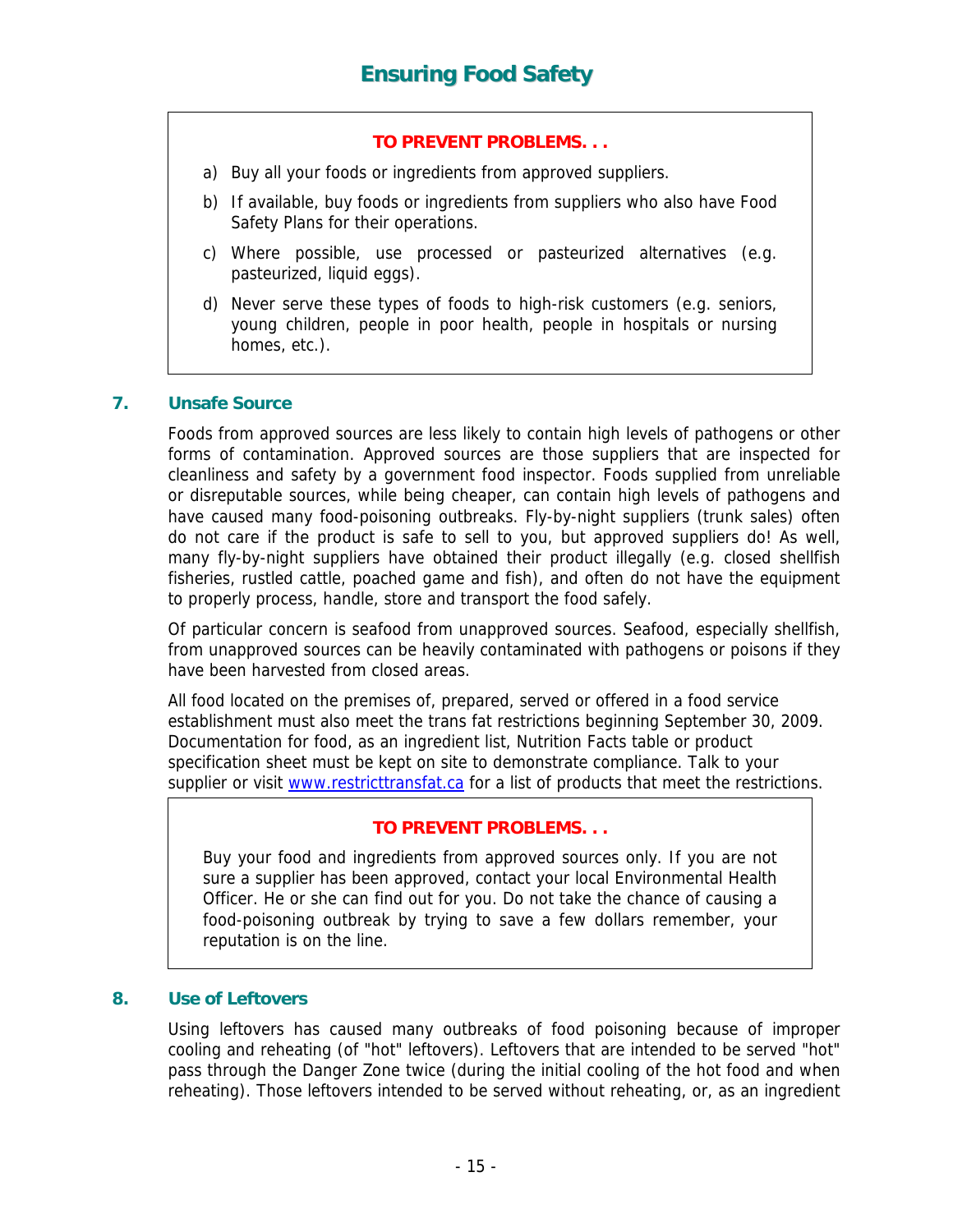in other foods (e.g. sandwich filler) go through the Danger Zone during cooling and then, when being prepared and portioned, will often stay in the Danger Zone for another long period. The time in the Danger Zone adds up unless the food is quickly cooled and then quickly reheated (if being served hot), or kept cold until serving (if not being served hot).

Another source of contamination with leftover foods can happen when they are stored in the cooler. Improperly stored leftovers can accidentally be contaminated by raw foods (i.e. blood dripping from a higher shelf).

#### **TO PREVENT PROBLEMS. . .**

- a) Reheat leftovers only once. Throw out any leftovers that have already been reheated once.
- b) Do not mix leftover foods with fresh foods.
- c) Be sure to follow the proper cooling and reheating procedures when handling leftovers. These are critical steps.
- d) Cool leftovers in uncovered containers separate from any raw foods. After they are cooled, cover them tightly.

#### **9. Cross-Contamination**

You can expect certain foods to contain pathogens - especially foods like raw meat, raw poultry, and raw seafood. Use extreme caution when you bring these foods into your kitchen. Cross-contamination happens when something that can cause illness (pathogens or chemicals) is accidentally put into a food where not previously found.

This can include, for example, pathogens from raw meats getting into ready-to-eat foods like deli meats. It can also include nuts (which some people are very allergic to) getting into a food that does not normally have nuts (e.g. tomato sauce).



DON'T CUT SALAD GREENS ON THE SAME BOARD AS CHICKEN. HEPE-USETHIS WOODEN TRAY...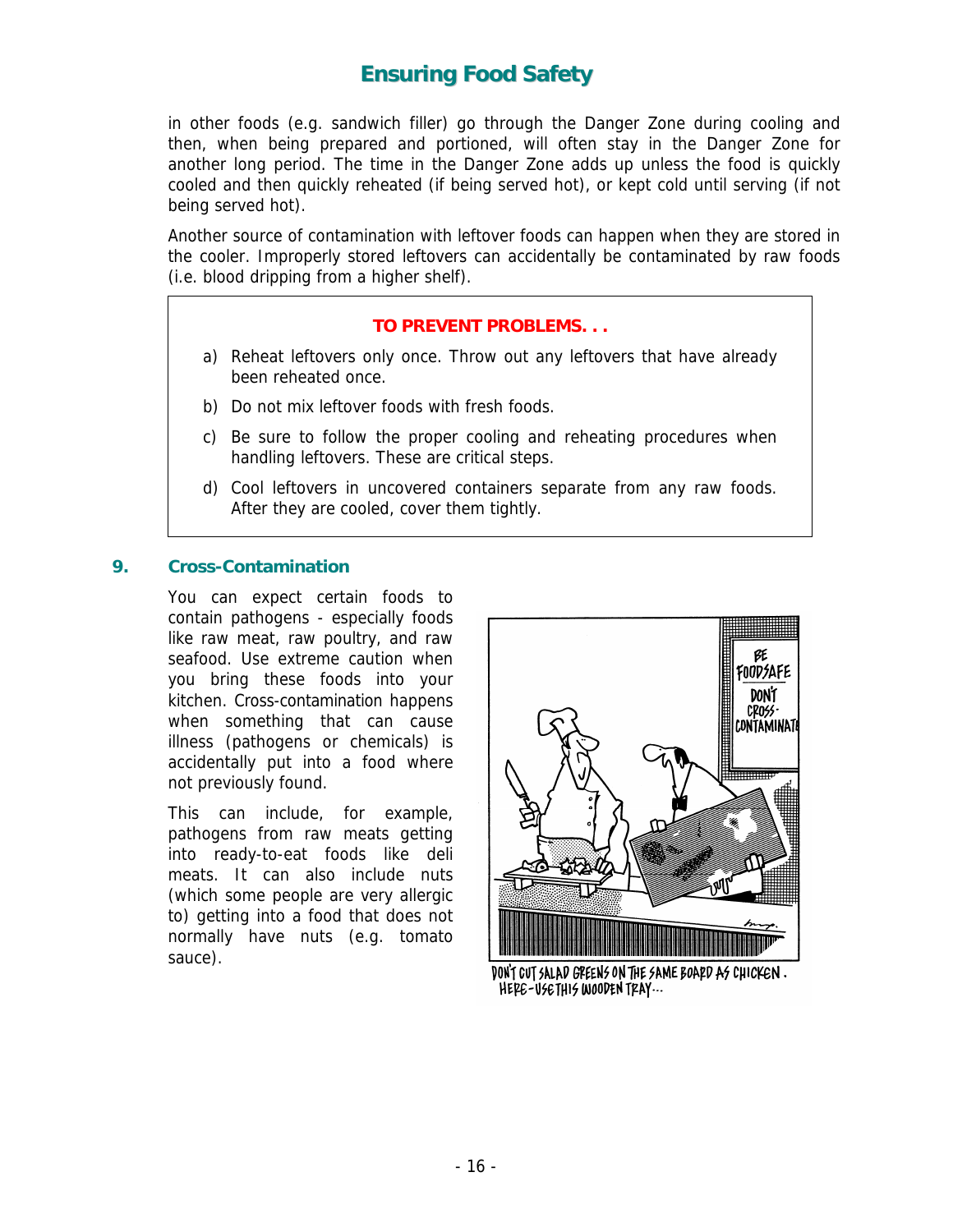- a) Use separate cutting boards, separate cleaning cloths, separate knives/utensils, separate sinks, separate preparation areas, etc., for raw and for ready-to-eat foods. Otherwise, wash all of these items with detergent and sanitize them with bleach between use.
- b) Use separate storage areas for raw and ready-to-eat foods. Always store ready-to-eat foods on separate shelves and above raw foods. Store dry foods above wet foods.
- c) Prepare ready-to-eat foods at the beginning of the day before the raw foods are prepared.
- d) After handling raw foods, always wash your hands properly before doing anything else.
- e) Keep wiping or cleaning cloths in a container of fresh bleach solution (1 ounce or 2 tablespoons of bleach per gallon of water) when not in use.
- f) Use clean utensils, not your hands, to handle cooked or ready-to-eat foods.

#### **10. Inadequate Cooking**

Proper cooking is one of the best means of making sure your operation does not cause a food-poisoning outbreak. Proper cooking kills all pathogens (except spores) or at least reduces their numbers to a point where they cannot make people sick.

Inadequate cooking is often done by accident: cooking still frozen poultry or meat; attempting to cook a "stuffed" bird using the same time and temperature as an "unstuffed" bird; or using an inexperienced cook.

#### **TO PREVENT PROBLEMS. . .**

- a) Don't rely on cooking times alone. Check the internal temperature of the food being cooked. See Appendices 4 and 5 for cooking temperatures and times for different foods.
- b) For large cuts of meat or large batches of food, check the temperature in several spots.
- c) Be extra careful when cooking partially-frozen foods. There can be "cold spots" in the foods that are not properly cooked. The normal cooking time will have to be increased.
- d) When grilling or frying meat, cook until the juices run clear. Cooked fish will flake off.
- e) Make thin, not thick hamburgers.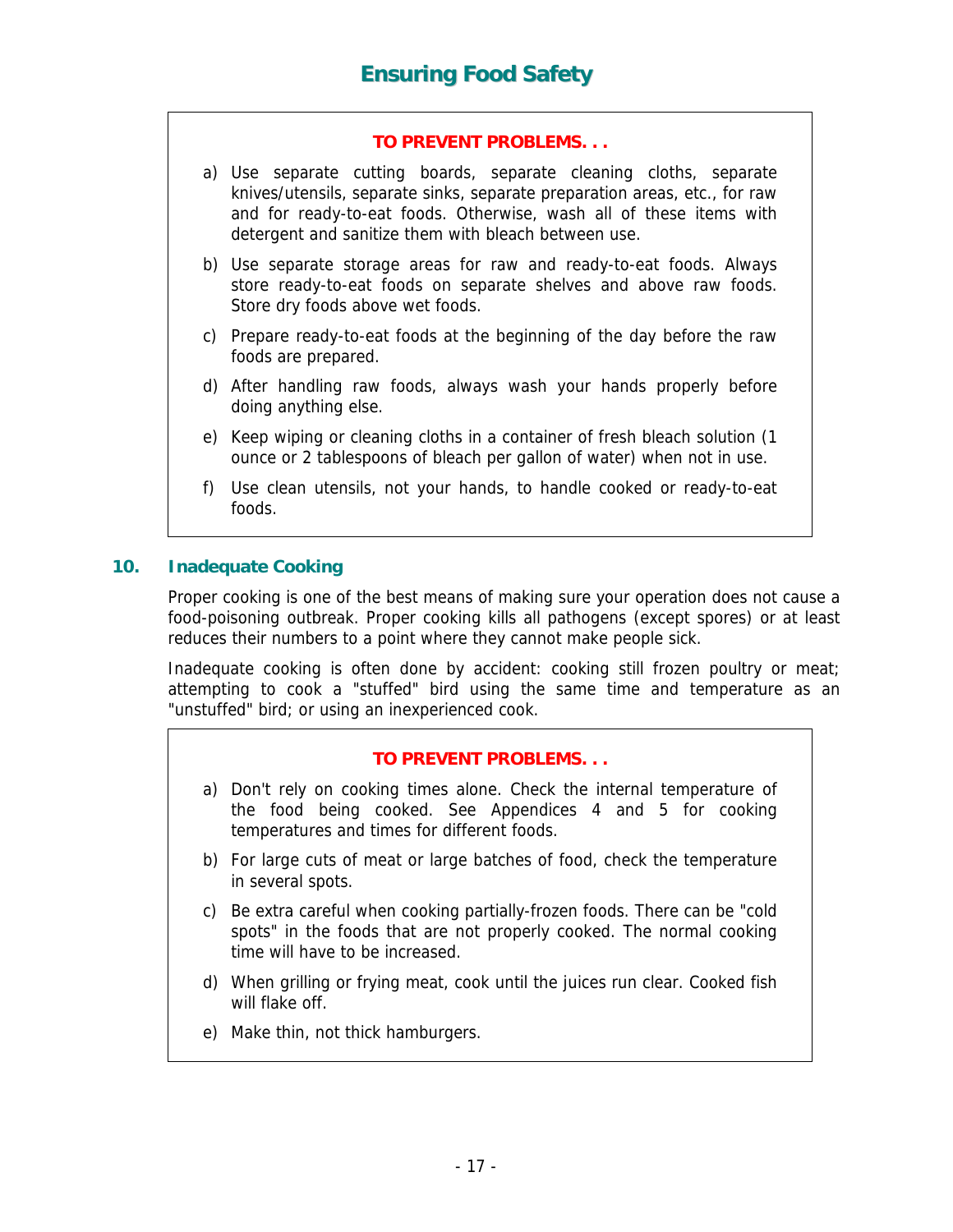# <span id="page-19-0"></span>**APPENDIX 2: POTENTIALLY HAZARDOUS FOODS (PHFs)**

PHFs are those foods that are considered perishable. They will spoil or "go bad" if left out at room temperature. PHFs are foods or food ingredients that support the growth or survival of disease causing bacteria (called "pathogens") or foods that may be contaminated by pathogens. Generally, a food is a PHF if it is:

- 1) Of animal origin such as meat, milk, eggs, fish, shellfish, poultry (or if it contains any of these products).
- 2) Of plant origin (vegetables, beans, fruit, etc.) that has been heat- treated or cooked.
- 3) Any of the raw sprouts (bean, alfalfa, radish, etc.).
- 4) Any cooked starch (rice, pasta, etc.).
- 5) Any type of Soya protein (Soya milk, tofu, etc.).

| <b>Examples of:</b>                        |                                                                                                         |  |  |  |
|--------------------------------------------|---------------------------------------------------------------------------------------------------------|--|--|--|
| <b>PHFs</b>                                | <b>Not PHFs</b>                                                                                         |  |  |  |
| Chicken, beef, pork and other meats        | Beef Jerky                                                                                              |  |  |  |
| Pastries filled with meat, cheese or cream | <b>Bread</b>                                                                                            |  |  |  |
| Cooked rice                                | Uncooked rice                                                                                           |  |  |  |
| Fried onions                               | Raw onions                                                                                              |  |  |  |
| Opened cans of meat, vegetables, etc.      | Unopened cans of meat, vegetables, etc. (as<br>long as they are not marked with "Keep<br>Refrigerated") |  |  |  |
| Tofu                                       | Uncooked beans                                                                                          |  |  |  |
| Coffee creamers                            | Cooking oil                                                                                             |  |  |  |
| Fresh garlic in oil                        | Fresh garlic                                                                                            |  |  |  |
| Fresh or cooked eggs                       | Powdered eggs                                                                                           |  |  |  |
| Gravy                                      | Flour                                                                                                   |  |  |  |
| Dry soup mix with water added              | Dry soup mix                                                                                            |  |  |  |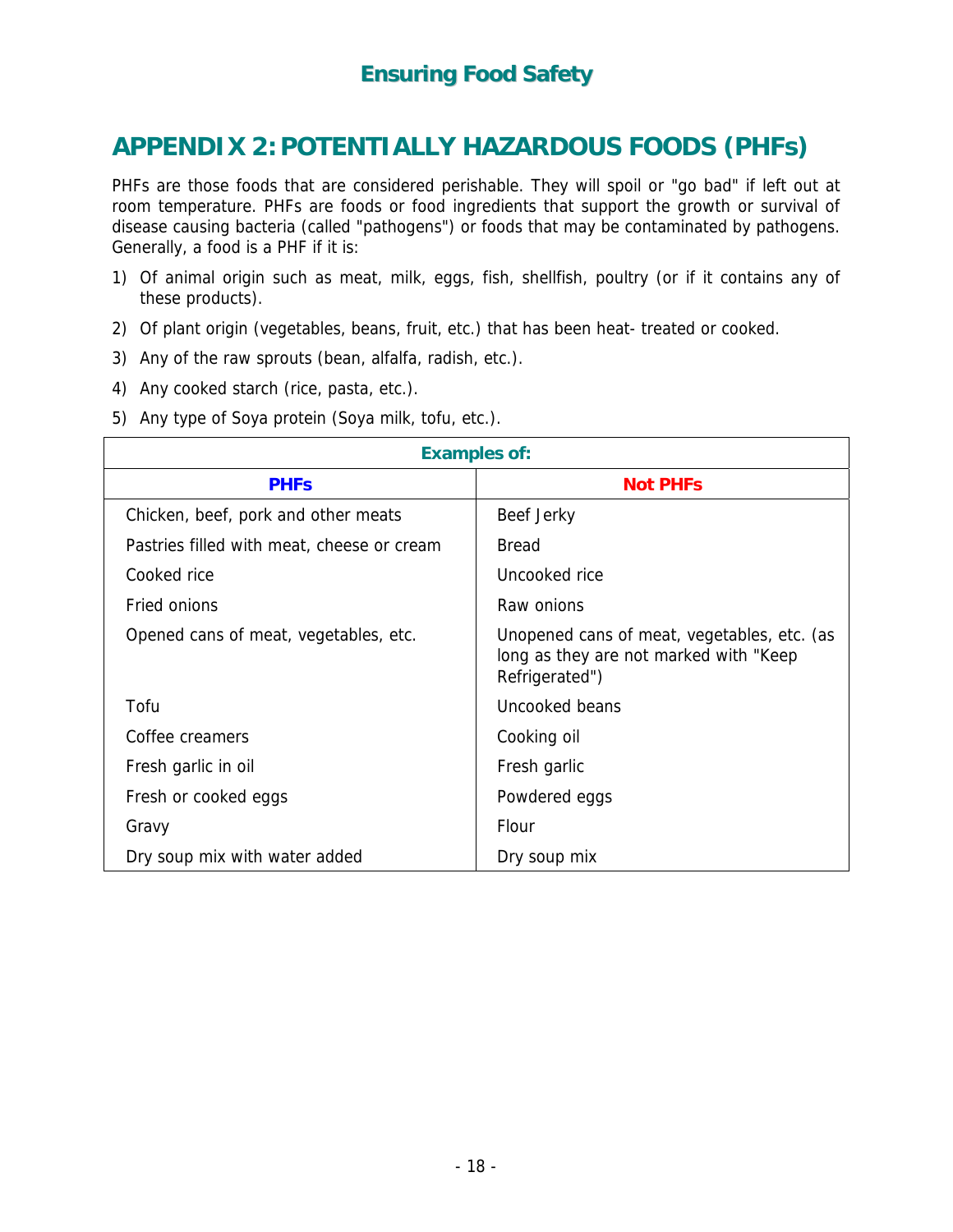# <span id="page-20-0"></span>**APPENDIX 3: THE "DANGER ZONE": COOLING TIMES AND TEMPERATURES**

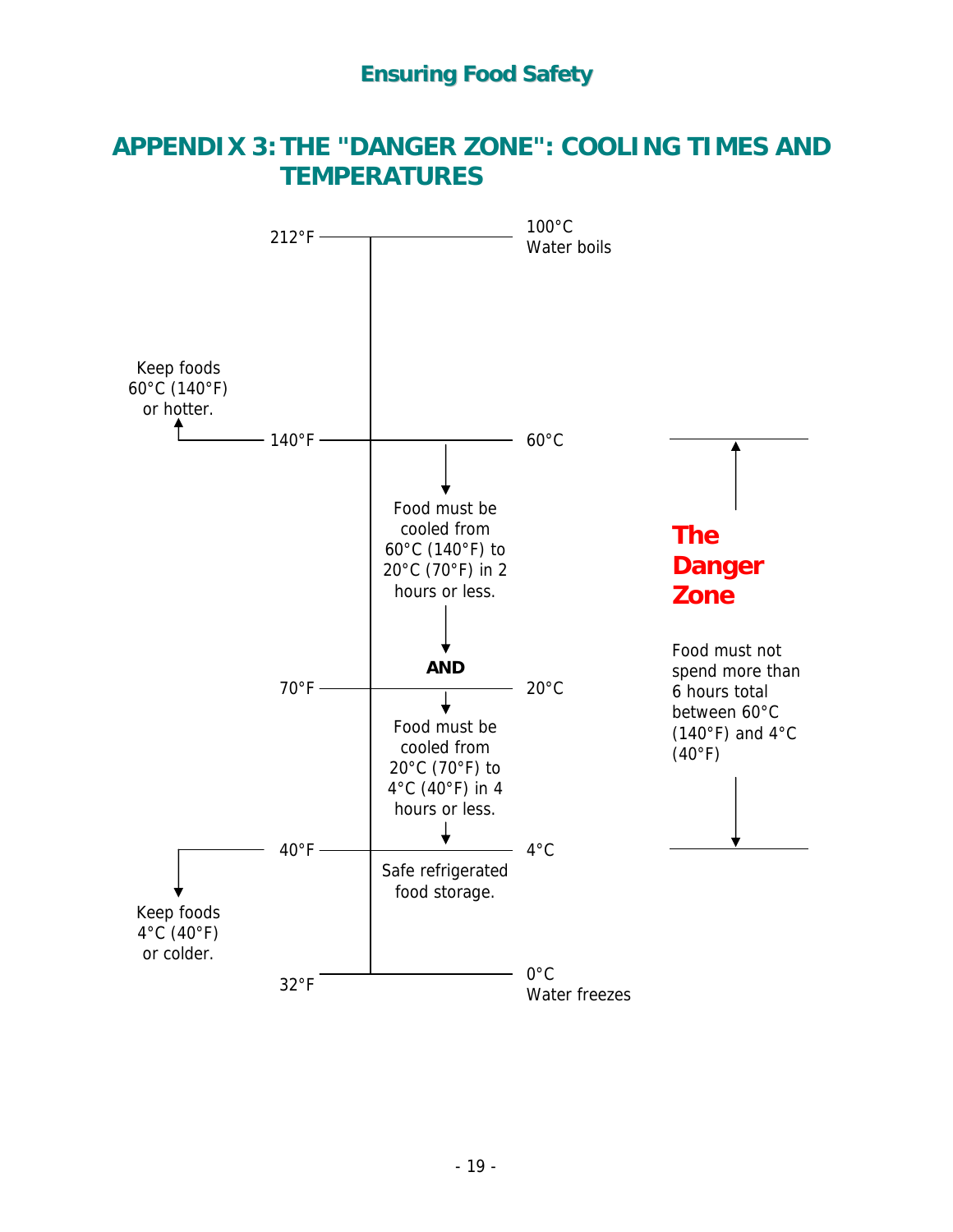# <span id="page-21-0"></span>**APPENDIX 4: SAFE COOKING, REHEATING TIMES AND TEMPERATURES**

| $212^{\circ}F -$ | $100^{\circ}$ C                |                                                                                                                                                                                                                                                               |
|------------------|--------------------------------|---------------------------------------------------------------------------------------------------------------------------------------------------------------------------------------------------------------------------------------------------------------|
|                  |                                | Cooked and cooled leftover foods reheated for hot holding<br>must be reheated in an internal temperature of 74°C (165°F)<br>or hotter, and held at that temperature for at least 15 seconds.                                                                  |
| $165^{\circ}F$   | $74^{\circ}$ C                 | Any wild game animals; poultry; stuffed fish, meat, pasta or<br>poultry; or any stuffing that contains fish, meat or poultry must<br>be cooked to an internal temperature of 74°C (165°F) or<br>hotter, and held at that temperature for at least 15 seconds. |
| $160^{\circ}$ F  |                                | $71^{\circ}$ C $\leftarrow$ Any pork; ground fish; ground meat; and shell eggs not for<br>immediate service must be 71°C - cooked to an internal<br>temperature of:                                                                                           |
|                  |                                | a) $71^{\circ}$ C (160 $^{\circ}$ F) or hotter, and held at that temperature for at<br>least 15 seconds.                                                                                                                                                      |
|                  |                                | <b>OR</b>                                                                                                                                                                                                                                                     |
| $150^{\circ}$ F  | $66^{\circ}$ C $\triangleleft$ | b) 66°C (150°F) or hotter, and held at that temperature for at<br>least 1 minute.                                                                                                                                                                             |
|                  |                                | <b>OR</b>                                                                                                                                                                                                                                                     |
|                  |                                | 63°C (145°F) or hotter, and held at that temperature for at<br>least 3 minutes.                                                                                                                                                                               |
| $145^{\circ}$ F  | $63^{\circ}$ C                 | Shell eggs for immediate cooking/serving; fish, meat or foods<br>containing these must be cooked to an internal temperature of<br>63°C (145°F) or hotter, and held at that temperature for at<br>least 15 seconds.                                            |
| $140^{\circ}$ F  |                                | 60°C $\longleftarrow$ Hot hold foods must be held at 60°C (140°F) or hotter.                                                                                                                                                                                  |

#### **MICROWAVE:**

Foods cooked or reheated in a microwave oven must be:

- cooked/reheated in a covered container;
- rotated or stirred at least once during the cooking/reheating;
- allowed to stand covered for 2 minutes after cooking before serving.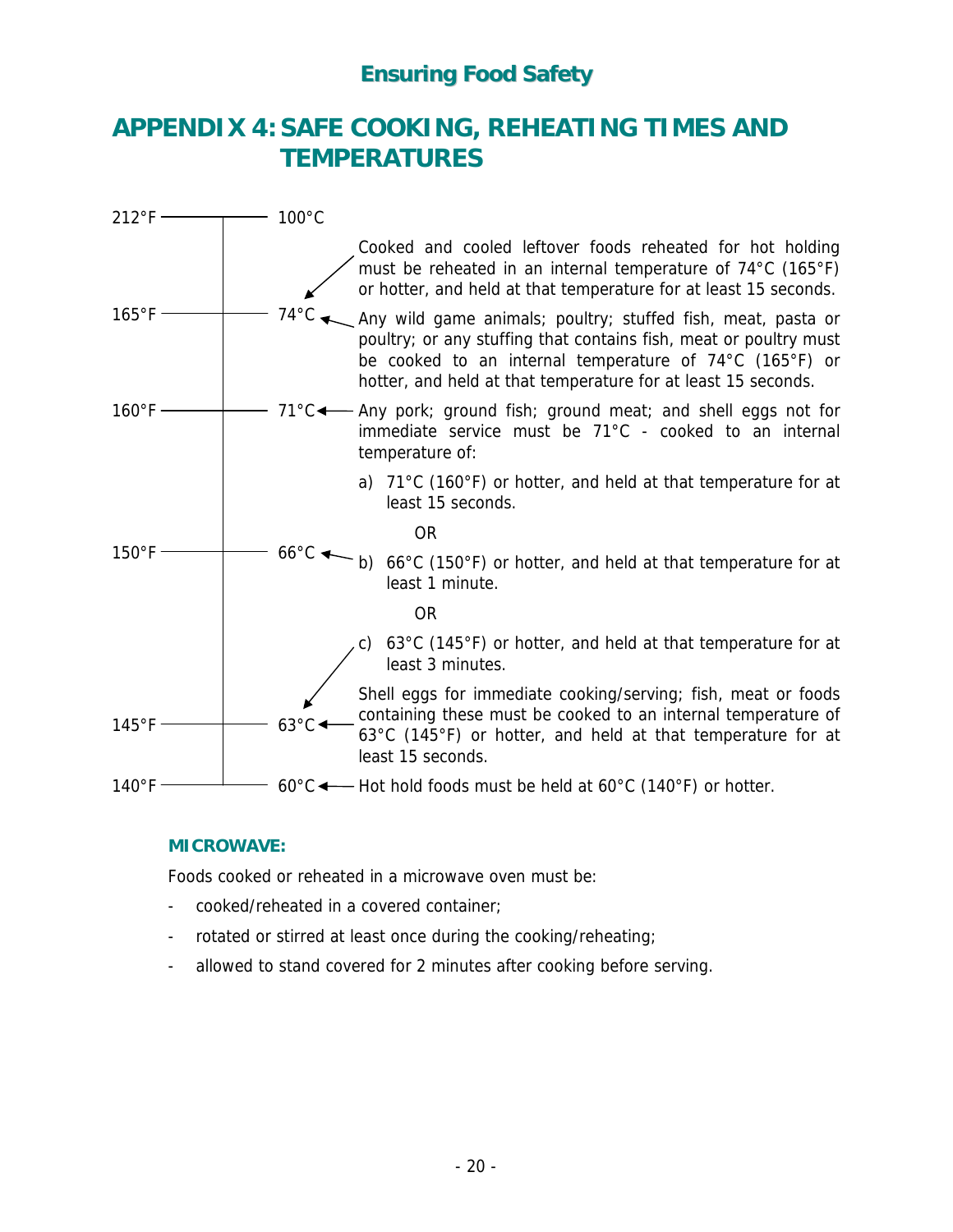# <span id="page-22-0"></span>**APPENDIX 5: SAFE COOKING INTERNAL TIMES AND TEMPERATURES FOR ROAST BEEF AND CORNED BEEF ONLY**

| <b>Meat Temperature No Lower Than</b> |                 | <b>Meat Must be Held in Oven for At Least</b> |  |
|---------------------------------------|-----------------|-----------------------------------------------|--|
| $\circ$ F                             | $\rm ^{\circ}C$ | <b>Holding Time</b>                           |  |
| 130                                   | 54              | 121 minutes                                   |  |
| 132                                   | 56              | 77 minutes                                    |  |
| 134                                   | 57              | 47 minutes                                    |  |
| 136                                   | 58              | 32 minutes                                    |  |
| 138                                   | 59              | 19 minutes                                    |  |
| 140                                   | 60              | 12 minutes                                    |  |
| 142                                   | 61              | 8 minutes                                     |  |
| 144                                   | 62              | 5 minutes                                     |  |
| 145                                   | 63              | 3 minutes                                     |  |

#### **EXAMPLE:**

If the maximum internal temperature of the Roast or Corned Beef is only 56°C (132°F), then the meat must be kept at this temperature for at least 77 minutes in order to kill off potential pathogens. When measuring the internal temperature, be sure to insert the end of the thermometer in the middle of the cut and not near a bone.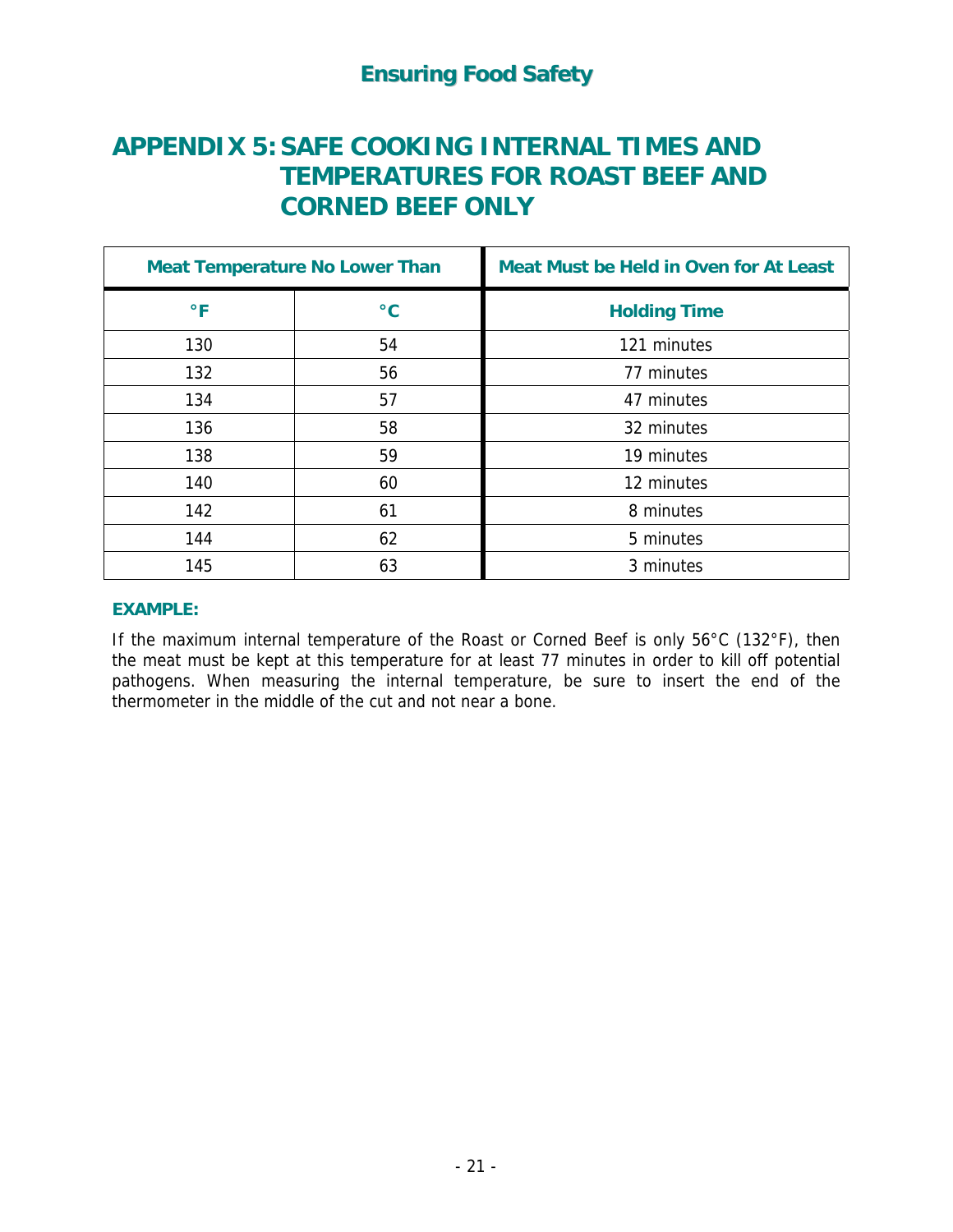# <span id="page-23-0"></span>**APPENDIX 6(A): BEEF STEW RECIPE**

**(With identification of Critical Steps)** 

#### **Ingredients**

Stewing beef (pre-cooked) Beef stew base, Beef consommé, Beef gravy Vegetables (frozen) Seasoning **Water** 

#### **Weights and Measures**

2.5 kilograms 1 can (each) 2 packages 1 packet 5 litres

#### **PREPARING**

1. Pour beef stew base, beef consommé, and beef gravy into stockpot. Add water and seasoning. Stir with wire whisk until all seasoning is dissolved.

#### **COOKING**

- 2. Preheat stove. Begin heating beef stew mix.
- 3. Break up any clumps in the frozen vegetables. Add to the beef stew mix. Stir with long-handled spoon.
- Critical Step: 4. Add cooked stewing beef and stir. **Simmer for 30 minutes.**

#### **SERVING AND HOLDING**

- 5. Serve immediately, or
- Critical Step: 6. Hold beef stew in hot hold unit.

#### **COOLING**

Critical Step: 7. Store any leftovers in a covered pan in the cooler.

#### **REHEATING**

Critical Step: 8. Reheat beef stew until steaming.

#### **SANITATION INSTRUCTIONS:**

Wash hands before handling food, after handling raw foods, and after any interruption that may contaminate hands. Wash, rinse, and sanitize all equipment and utensils before and after use.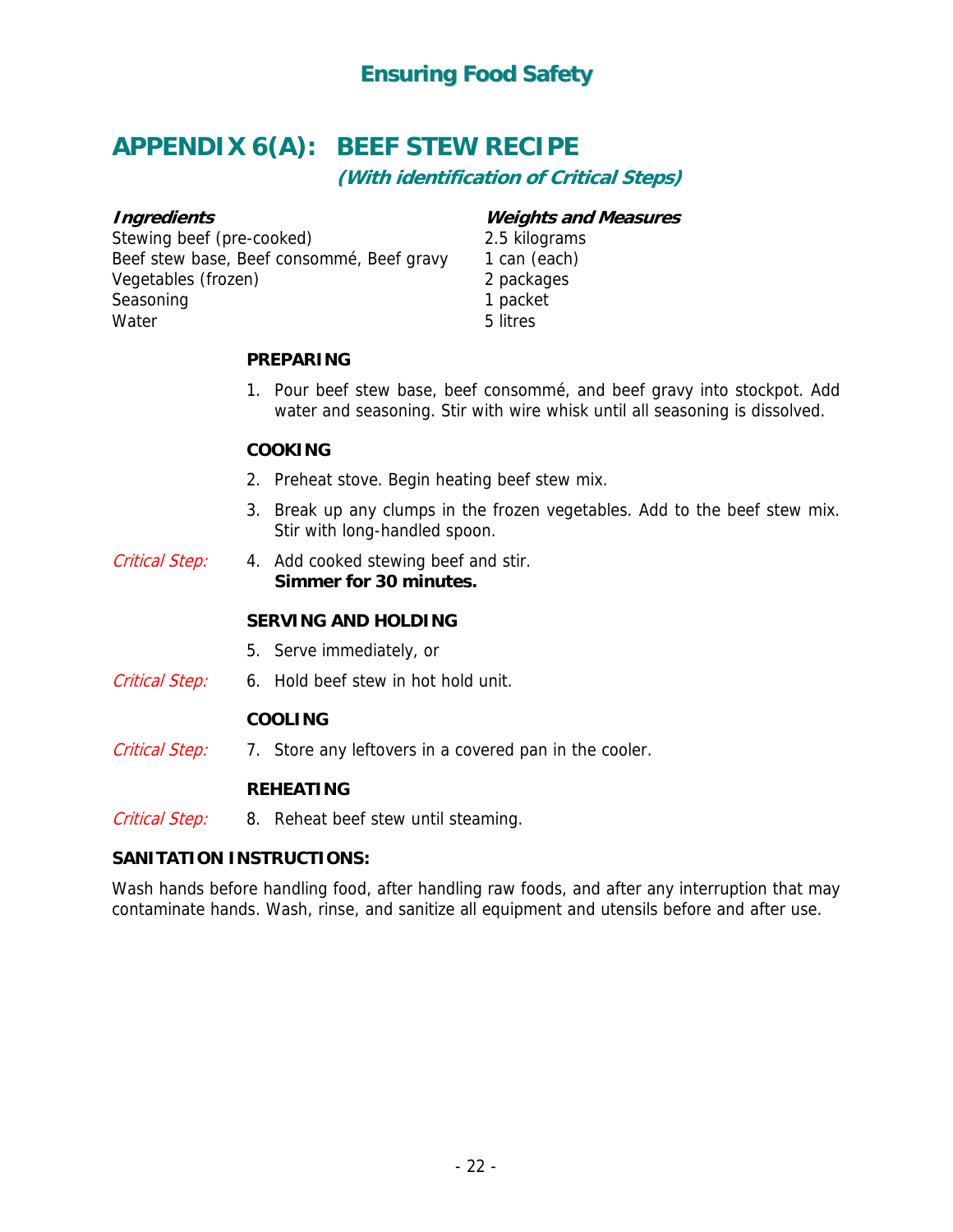# <span id="page-24-0"></span>**APPENDIX 6(B): BEEF STEW RECIPE WITH FOOD SAFETY PLAN**

**(Critical Steps and detailed information on how to control the hazard)** 

#### **Ingredients**

Stewing beef (pre-cooked) Beef stew base, Beef consommé, Beef gravy Vegetables (frozen) Seasoning Water

#### **Weights and Measures**

2.5 kilograms 1 can (each) 2 packages 1 packet 5 litres

#### **PREPARING**

1. Pour beef stew base, beef consommé, and beef gravy into stockpot. Add water and seasoning. Stir with wire whisk until all seasoning is dissolved.

#### **COOKING**

- 2. Preheat stove. Begin heating beef stew mix.
- 3. Break up any clumps in the frozen vegetables. Add to the beef stew mix. Stir with long-handled spoon.
- 4. Add cooked stewing beef and stir. **Continue heating beef stew until 74°C (165°F) or hotter is reached for at least 15 seconds.** Simmer for 30 minutes. Critical Step:

#### **SERVING AND HOLDING**

- 5. Serve immediately, or
- 6. **Hold beef stew at 60°C (140°F) or hotter in hot hold unit, and cover if possible. Do not mix new product with old.** Critical Step:

#### **COOLING**

- 7. Cool in shallow pans with a product depth not to exceed 2 inches. **Product temperature must reach 20°C (70°F) within 2 hours and then reach 4°C (40°F) within 4 hours (6 hours total).** Stir frequently. Critical Step:
	- 8. Store at a product temperature of 4°C (40°F) or colder in the cooler. Cover.

#### **REHEATING**

#### 9. **Reheat beef stew to a product temperature of 74°C (165°F) or hotter for at least 15 seconds within 2 hours - one time only.** Critical Step:

#### **SANITATION INSTRUCTIONS:**

Measure all temperatures with a cleaned and sanitized thermometer. Wash hands before handling food, after handling raw foods, and after any activity that may contaminate hands. Wash, rinse, and sanitize all equipment and utensils before and after use. Return all ingredients to refrigerated storage if preparation is delayed or interrupted.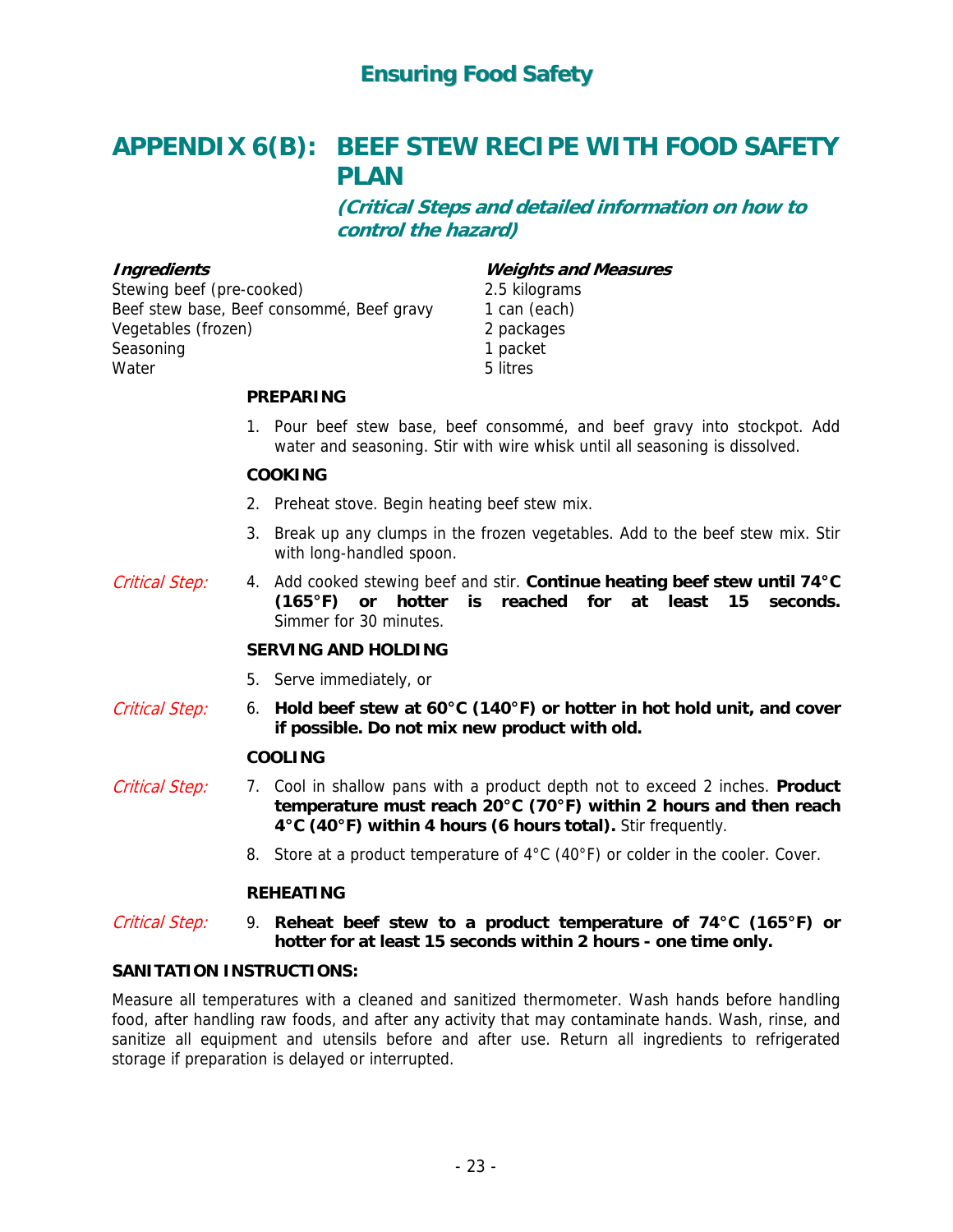# <span id="page-25-0"></span>**APPENDIX 6(C): BEEF STEW RECIPE FLOWCHART WITH FOOD SAFETY PLAN**

| <b>Step</b>          | <b>Food Safety</b><br><b>Hazards</b>    | <b>Critical</b><br><b>Step</b> | <b>Critical Limits</b>                                                                                                       | <b>Monitoring the</b><br><b>Critical Steps</b>                                                | <b>Corrective</b><br><b>Action</b>                                                                                                        |
|----------------------|-----------------------------------------|--------------------------------|------------------------------------------------------------------------------------------------------------------------------|-----------------------------------------------------------------------------------------------|-------------------------------------------------------------------------------------------------------------------------------------------|
| <b>Receiving</b>     | Contamination<br>Growth of<br>pathogens | <b>No</b>                      | PHFs must be<br>below 4°C<br>$(40°F)$ .                                                                                      | Check<br>temperature<br>Visual inspection.                                                    | Reject load if<br>above $4^{\circ}$ C (40 $^{\circ}$ F),<br>or if contamination<br>is seen.                                               |
| <b>Refrigeration</b> | Growth of<br>pathogens                  | No                             | Maintain below<br>$4^{\circ}$ C (40 $^{\circ}$ F).                                                                           | Check food and<br>air temperature<br>every 4 hours.                                           | Lower the cooler<br>temperature<br>setting.                                                                                               |
| <b>Preparing</b>     | Contamination                           | No.                            | Use of clean<br>utensils.                                                                                                    | Ensure all<br>utensils and<br>mixing pots are<br>clean before use.                            | Inform dishwasher<br>if any utensils/<br>pots are not clean.                                                                              |
| <b>Cooking</b>       | Pathogen<br>survival                    | Yes                            | Heat to 74°C<br>$(165°F)$ or<br>hotter and hold<br>for at least 15<br>seconds.                                               | Check stew<br>temperature<br>(sanitized<br>thermometer)<br>before serving/<br>holding.        | Continue heating<br>until 74°C (165°F)<br>or hotter for 15<br>seconds.                                                                    |
| <b>Holding</b>       | Growth of<br>pathogens                  | Yes                            | Minimum<br>temperature of<br>60°C (140°F).                                                                                   | Check stew<br>temperature in<br>hot hold unit<br>every 2 hours<br>(sanitized<br>thermometer). | Reheat to 74°C<br>$(165^{\circ}F)$ if stew is<br>less than 60°C<br>$(140°F)$ for 2<br>hours or less. If<br>more than 2<br>hours, discard. |
| <b>Cooling</b>       | Growth of<br>pathogens                  | Yes                            | 60°C (140°F) to<br>20°C (70°F)<br>within 2 hours<br>AND then 20°C<br>$(70°F)$ to 4°C<br>$(40°F)$ within 4<br>hours.          | Check<br>temperature<br>(sanitized<br>thermometer) of<br>cooling stew.                        | Discard if time/<br>temperature<br>standards not met.                                                                                     |
| <b>Reheating</b>     | Pathogen<br>survival                    | Yes                            | Heat to 74°C<br>$(165°F)$ or<br>hotter and hold<br>for at least 15<br>seconds.<br>Heating must be<br>done within 2<br>hours. | Check<br>temperature<br>(sanitized<br>thermometer) of<br>heating stew<br>every hour.          | Discard if time/<br>temperature<br>standards not met.                                                                                     |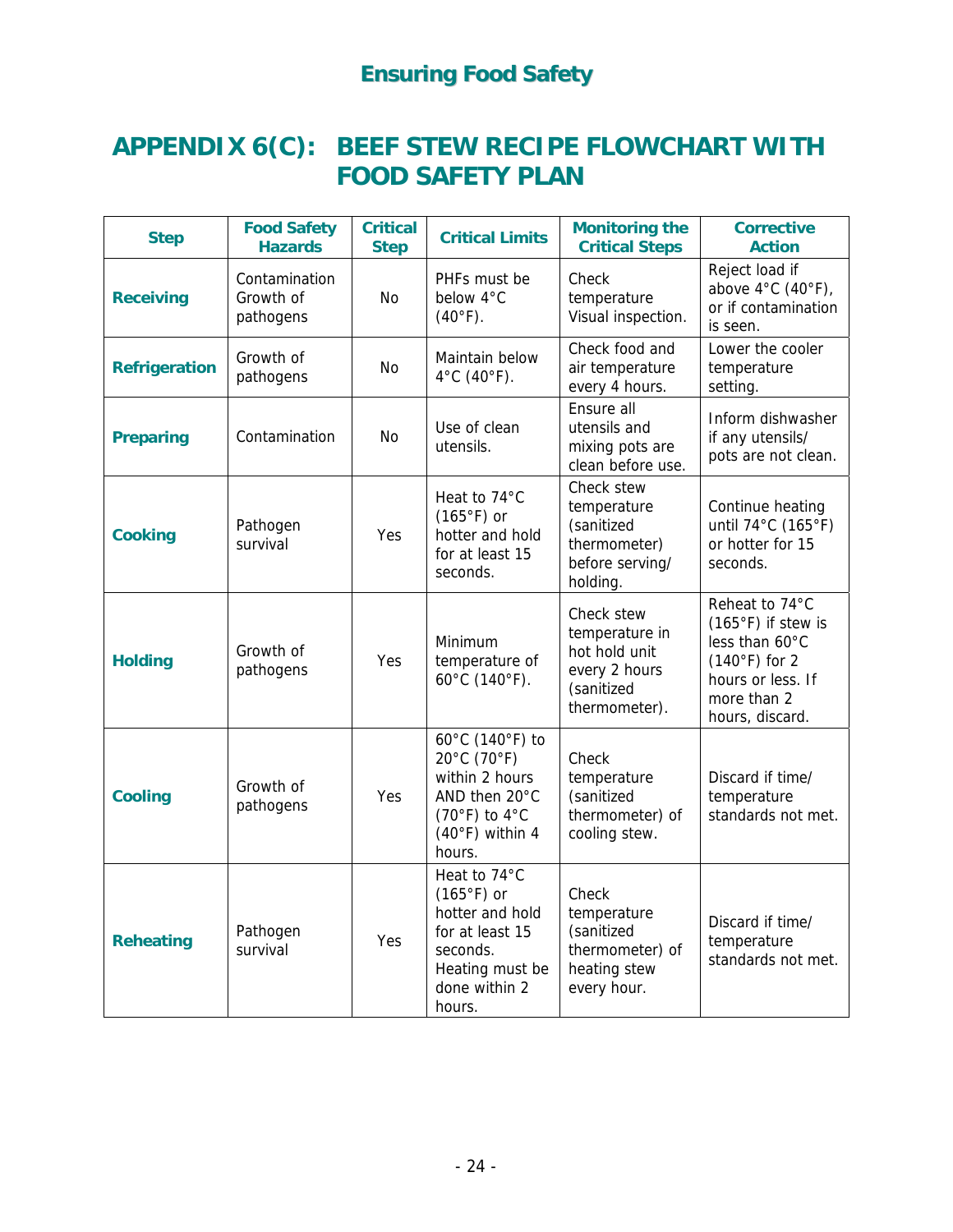# <span id="page-26-0"></span>**APPENDIX 6(D): FOOD SAFETY PLAN**

|             |                                      | Flow Chart                     |                        |                                                |                                    |
|-------------|--------------------------------------|--------------------------------|------------------------|------------------------------------------------|------------------------------------|
| <b>Step</b> | <b>Food Safety</b><br><b>Hazards</b> | <b>Critical</b><br><b>Step</b> | <b>Critical Limits</b> | <b>Monitoring the</b><br><b>Critical Steps</b> | <b>Corrective</b><br><b>Action</b> |
|             |                                      |                                |                        |                                                |                                    |
|             |                                      |                                |                        |                                                |                                    |
|             |                                      |                                |                        |                                                |                                    |
|             |                                      |                                |                        |                                                |                                    |
|             |                                      |                                |                        |                                                |                                    |
|             |                                      |                                |                        |                                                |                                    |
|             |                                      |                                |                        |                                                |                                    |
|             |                                      |                                |                        |                                                |                                    |
|             |                                      |                                |                        |                                                |                                    |
|             |                                      |                                |                        |                                                |                                    |
|             |                                      |                                |                        |                                                |                                    |
|             |                                      |                                |                        |                                                |                                    |
|             |                                      |                                |                        |                                                |                                    |
|             |                                      |                                |                        |                                                |                                    |
|             |                                      |                                |                        |                                                |                                    |
|             |                                      |                                |                        |                                                |                                    |